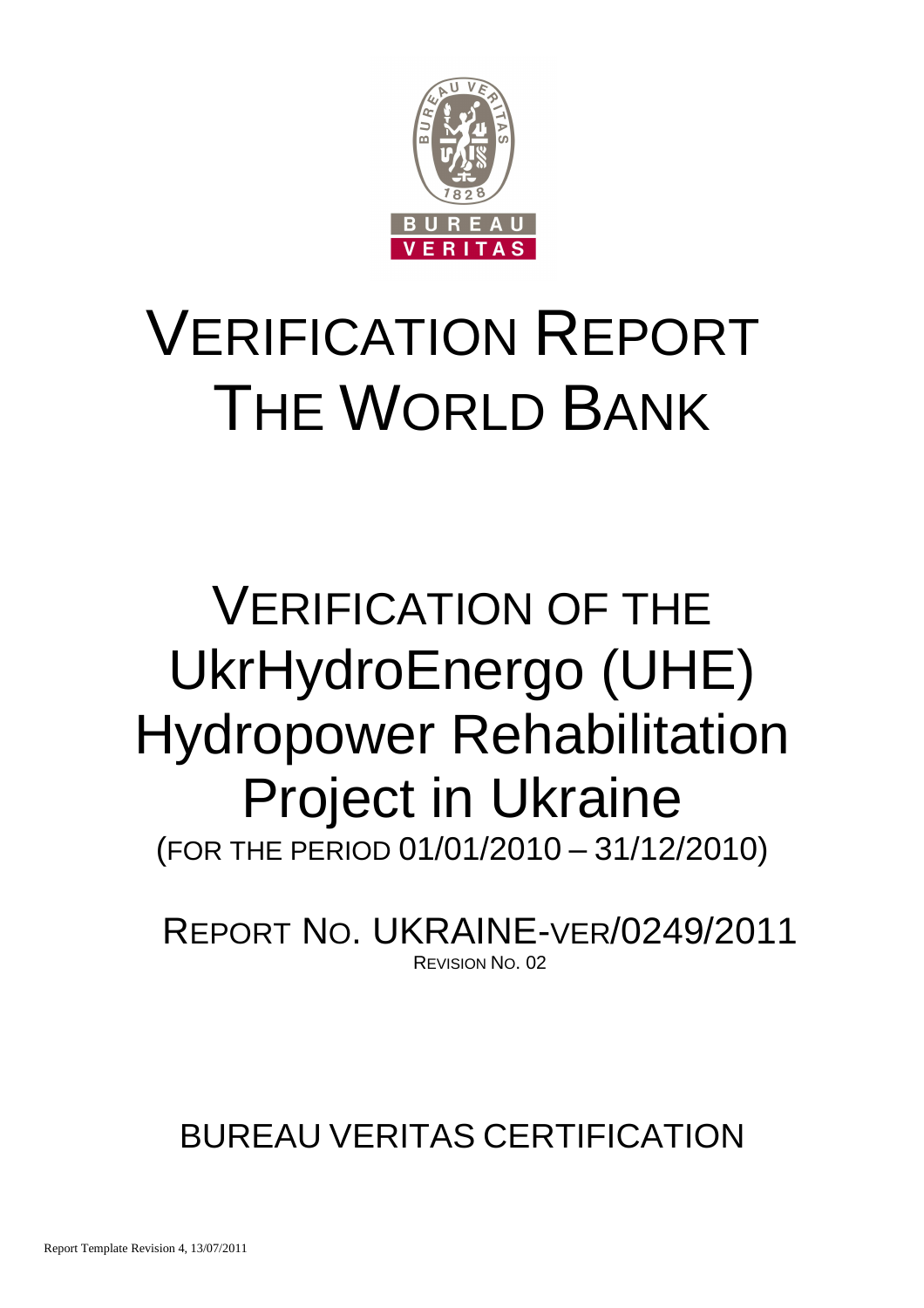

| Date of first issue:<br>05/08/2011                                                                                                                                                                                                                                                                                                                                                                                                                                                                                                                                                                                                                                                                                                                                                                                                   | Organizational unit:<br><b>Holding SAS</b> | <b>Bureau Veritas Certification</b> |                                                                                          |
|--------------------------------------------------------------------------------------------------------------------------------------------------------------------------------------------------------------------------------------------------------------------------------------------------------------------------------------------------------------------------------------------------------------------------------------------------------------------------------------------------------------------------------------------------------------------------------------------------------------------------------------------------------------------------------------------------------------------------------------------------------------------------------------------------------------------------------------|--------------------------------------------|-------------------------------------|------------------------------------------------------------------------------------------|
| Client:<br>The World Bank                                                                                                                                                                                                                                                                                                                                                                                                                                                                                                                                                                                                                                                                                                                                                                                                            | Client ref.:<br>Mr. Kari Hamekoski         |                                     |                                                                                          |
| Summary:<br>Bureau Veritas Certification has made the 2nd periodic verification of the "UkrHydroEnergo (UHE) Hydropower<br>Rehabilitation Project in Ukraine" project, Registration Reference Number UA1000226, project of The World<br>Bank, located in Ukraine, and applying the JI specific approach, on the basis of UNFCCC criteria for the JI, as<br>well as criteria given to provide for consistent project operations, monitoring and reporting. UNFCCC criteria<br>refer to Article 6 of the Kyoto Protocol, the JI rules and modalities and the subsequent decisions by the JI<br>Supervisory Committee, as well as the host country criteria.                                                                                                                                                                            |                                            |                                     |                                                                                          |
| The verification scope is defined as a periodic independent review and ex post determination by the Accredited<br>Entity of the monitored reductions in GHG emissions during defined verification period, and consisted of the<br>following three phases: i) desk review of the project design and the baseline and monitoring plan; ii) follow-up<br>interviews with project stakeholders; iii) resolution of outstanding issues and the issuance of the final<br>verification report and opinion. The overall verification, from Contract Review to Verification Report & Opinion,<br>was conducted using Bureau Veritas Certification internal procedures.                                                                                                                                                                        |                                            |                                     |                                                                                          |
| The first output of the verification process is a list of Clarification, Corrective Actions Requests, Forward<br>Actions Requests (CR, CAR and FAR), presented in Appendix A.                                                                                                                                                                                                                                                                                                                                                                                                                                                                                                                                                                                                                                                        |                                            |                                     |                                                                                          |
| In summary, Bureau Veritas Certification confirms that the project is implemented as described in the approved<br>project design document and the determined changes occurred during project implementation. Installed<br>equipment being essential for generating emission reduction runs reliably and is calibrated appropriately. The<br>monitoring system is in place and the project is generating GHG emission reductions. The GHG emission<br>reduction is calculated accurately and without material errors, omissions, or misstatements, and the ERUs<br>issued totalize 139232 tons of CO2eq for the monitoring period.<br>Our opinion relates to the project's GHG emissions and resulting GHG emission reductions reported and<br>related to the approved project baseline and monitoring, and its associated documents. |                                            |                                     |                                                                                          |
| Report No.:<br>Subject Group:<br>UKRAINE-ver/0249/2011<br>JI                                                                                                                                                                                                                                                                                                                                                                                                                                                                                                                                                                                                                                                                                                                                                                         |                                            |                                     |                                                                                          |
| Project title:<br><b>UkrHydroEnergo</b><br>(UHE)<br>Hydropower<br>Project in Ukraine                                                                                                                                                                                                                                                                                                                                                                                                                                                                                                                                                                                                                                                                                                                                                 | Rehabilitation                             |                                     |                                                                                          |
| Work carried out by:<br>Igor Kachan - Team Leader, Climate Change<br>Sergiy Kustovskyy - Team Member, Climate Change<br>Verifier-Trainee<br>Julia Berdnikova - Team Member, Technical Specialist                                                                                                                                                                                                                                                                                                                                                                                                                                                                                                                                                                                                                                     |                                            |                                     |                                                                                          |
| Work reviewed by:<br>Ivan Sokolov - Internal Technical Reviewer<br>Daniil Ukhanov - Technical Specialist<br>Work approved by:<br>Flavio Gomes - Operational Managet                                                                                                                                                                                                                                                                                                                                                                                                                                                                                                                                                                                                                                                                  | ertification                               | $\bowtie$<br>Limited distribution   | No distribution without permission from the<br>Client or responsible organizational unit |
| Rev. No.:<br>Date of this revision:<br>02/09/2011<br>02<br>29                                                                                                                                                                                                                                                                                                                                                                                                                                                                                                                                                                                                                                                                                                                                                                        | Number of pages:                           | Unrestricted distribution           |                                                                                          |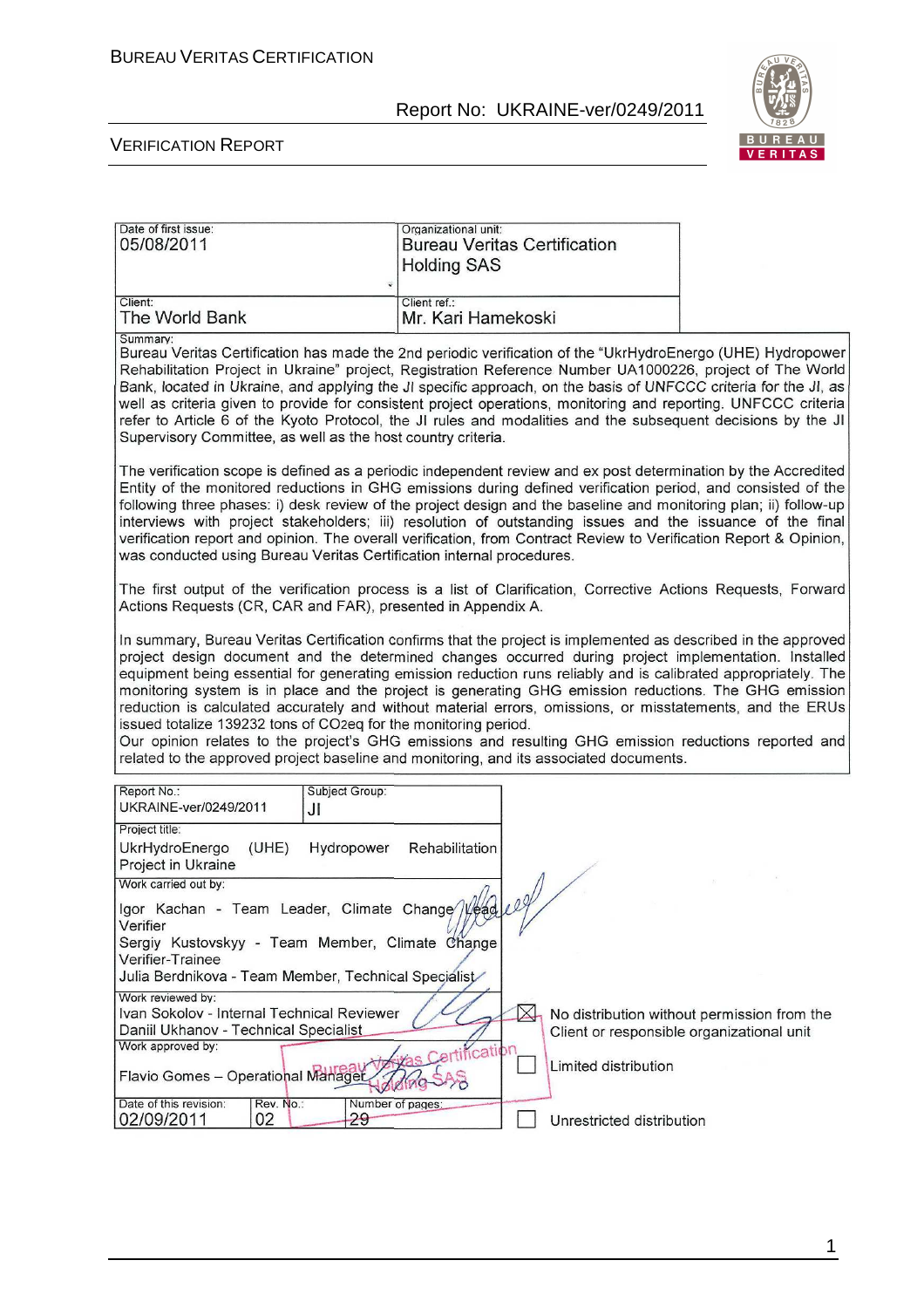

VERIFICATION REPORT

# **Table of Contents Page 2014**

| $\mathbf{1}$   |                                                                              |                |
|----------------|------------------------------------------------------------------------------|----------------|
| 1.1            | Objective                                                                    | 3              |
| 1.2            | Scope                                                                        | 3              |
| 1.3            | <b>Verification Team</b>                                                     | 3              |
| $\overline{2}$ |                                                                              |                |
| 2.1            | <b>Review of Documents</b>                                                   | $\overline{4}$ |
| 2.2            | Follow-up Interviews                                                         | $\overline{4}$ |
| 2.3            | Resolution of Clarification, Corrective and Forward Action<br>Requests       | 5              |
| 3              |                                                                              |                |
| 3.1            | Remaining issues and FARs from previous verifications                        | 6              |
| 3.2            | Project approval by Parties involved (90-91)                                 | 6              |
| 3.3            | Project implementation (92-93)                                               | $\overline{7}$ |
| 3.4            | Compliance of the monitoring plan with the monitoring<br>methodology (94-98) | 8              |
| 3.5            | Revision of monitoring plan (99-100)                                         | 9              |
| 3.6            | Data management (101)                                                        | 9              |
| 3.7            | Verification regarding programmes of activities (102-110)                    | 11             |
| 4              |                                                                              |                |
| 5              |                                                                              |                |
|                |                                                                              |                |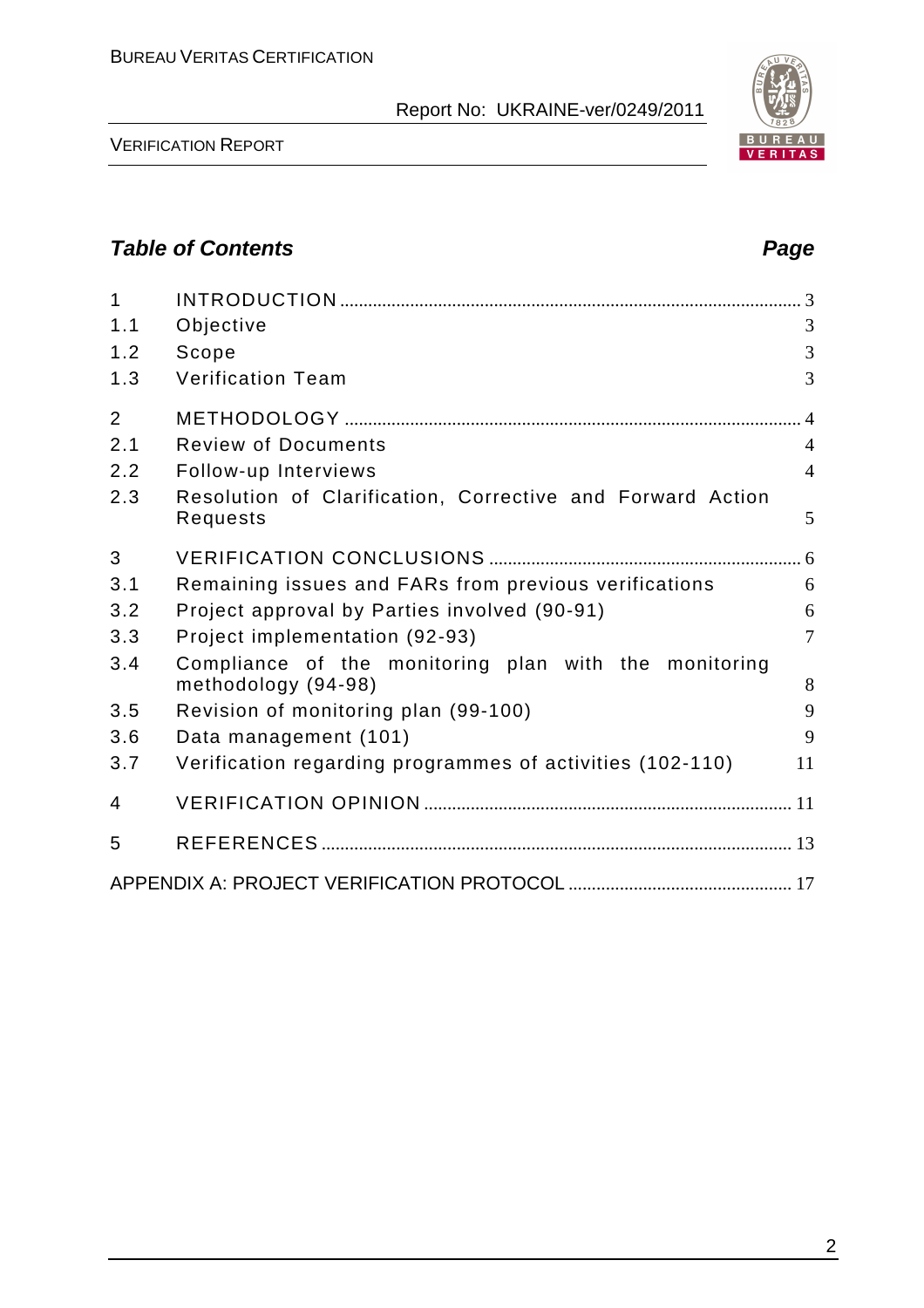

VERIFICATION REPORT

# **1 INTRODUCTION**

The World Bank has commissioned Bureau Veritas Certification to verify the emissions reductions of its JI project "UkrHydroEnergo (UHE) Hydropower Rehabilitation Project in Ukraine" (hereafter called "the project") in Ukraine.

This report summarizes the findings of the verification of the project, performed on the basis of UNFCCC criteria, as well as criteria given to provide for consistent project operations, monitoring and reporting.

# **1.1 Objective**

Verification is the periodic independent review and ex post determination by the Accredited Independent Entity of the monitored reductions in GHG emissions during defined verification period.

The objective of verification can be divided in Initial Verification and Periodic Verification.

UNFCCC criteria refer to Article 6 of the Kyoto Protocol, the JI rules and modalities and the subsequent decisions by the JI Supervisory Committee, as well as the host country criteria.

# **1.2 Scope**

The verification scope is defined as an independent and objective review of the project design document, the project's baseline study and monitoring plan and other relevant documents. The information in these documents is reviewed against Kyoto Protocol requirements, UNFCCC rules and associated interpretations.

The verification is not meant to provide any consulting towards the Client. However, stated requests for clarifications, corrective and/or forward actions may provide input for improvement of the project monitoring towards reductions in the GHG emissions.

# **1.3 Verification Team**

The verification team consists of the following personnel:

Igor Kachan

Bureau Veritas Certification, Team Leader, Climate Change Lead Verifier

Sergiy Kustovskyy

Bureau Veritas Certification, Climate Change Verifier-Trainee

Julia Berdnikova

Bureau Veritas Certification, Team Member, Technical Specialist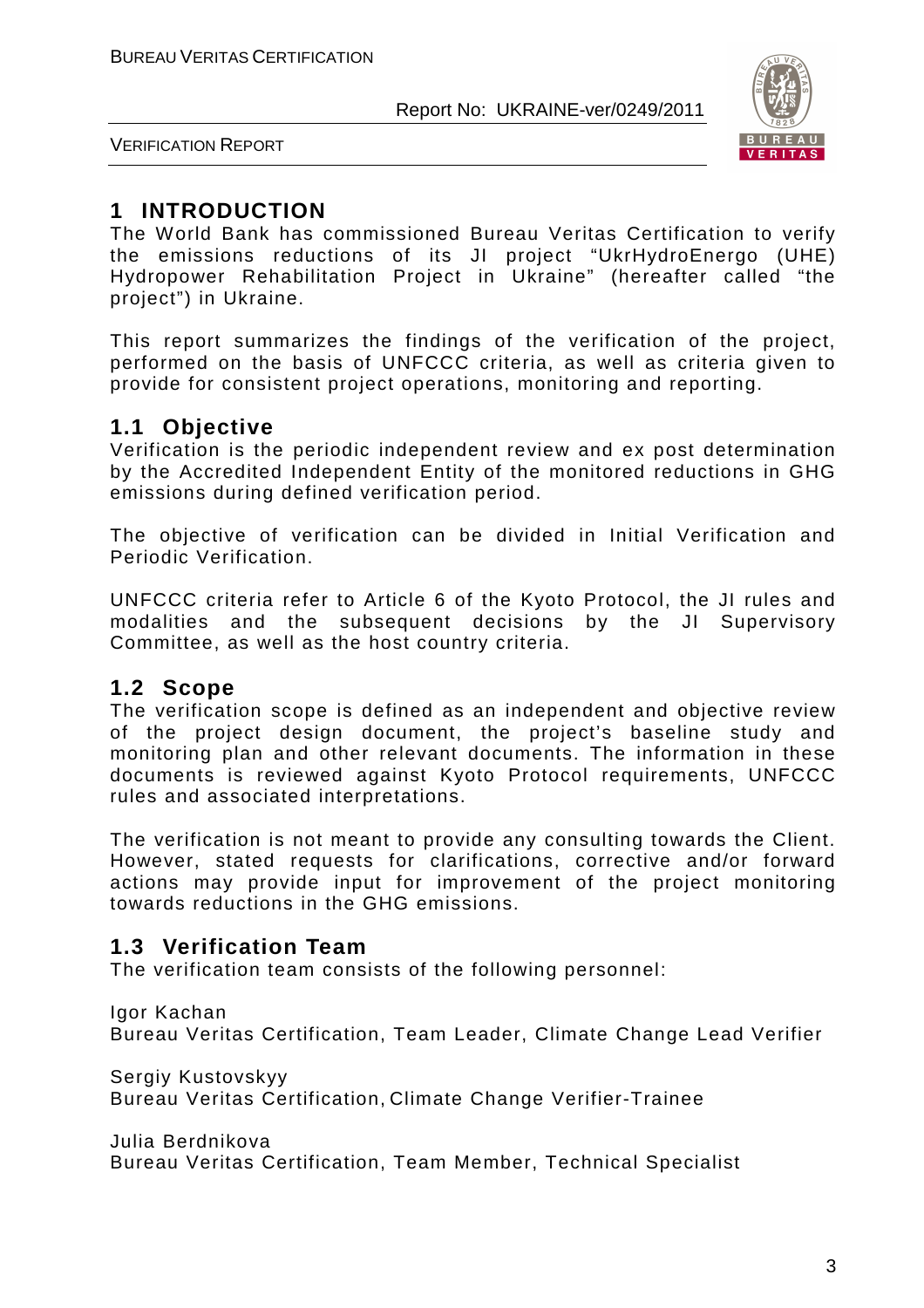

VERIFICATION REPORT

This verification report was reviewed by:

Ivan Sokolov Bureau Veritas Certification, Internal Technical Reviewer

Daniil Ukhanov Bureau Veritas Certification, Technical Specialist

#### **2 METHODOLOGY**

The overall verification, from Contract Review to Verification Report & Opinion, was conducted using Bureau Veritas Certification internal procedures.

In order to ensure transparency, a verification protocol was customized for the project, according to the version 01 of the Joint Implementation Determination and Verification Manual, issued by the Joint Implementation Supervisory Committee at its 19 meeting on 04/12/2009. The protocol shows, in a transparent manner, criteria (requirements), means of verification and the results from verifying the identified criteria. The verification protocol serves the following purposes:

- It organizes, details and clarifies the requirements a JI project is expected to meet;
- It ensures a transparent verification process where the verifier will document how a particular requirement has been verified and the result of the verification.

The completed verification protocol is enclosed in Appendix A to this report.

#### **2.1 Review of Documents**

The Monitoring Report (MR) submitted by the World Bank and additional background documents related to the project design and baseline, i.e. country Law, Project Design Document (PDD), Approved CDM methodology (if applicable) and/or Guidance on criteria for baseline setting and monitoring, Host party criteria, Kyoto Protocol, Clarifications on Verification Requirements to be Checked by an Accredited Independent Entity were reviewed.

The verification findings presented in this report relate to the Monitoring Report versions 1.0 and 1.1 and project as described in the determined PDD.

#### **2.2 Follow-up Interviews**

On 10/07/2011 Bureau Veritas Certification performed on-site interviews with project stakeholders to confirm selected information and to resolve issues identified in the document review. Representatives of Mitsubishi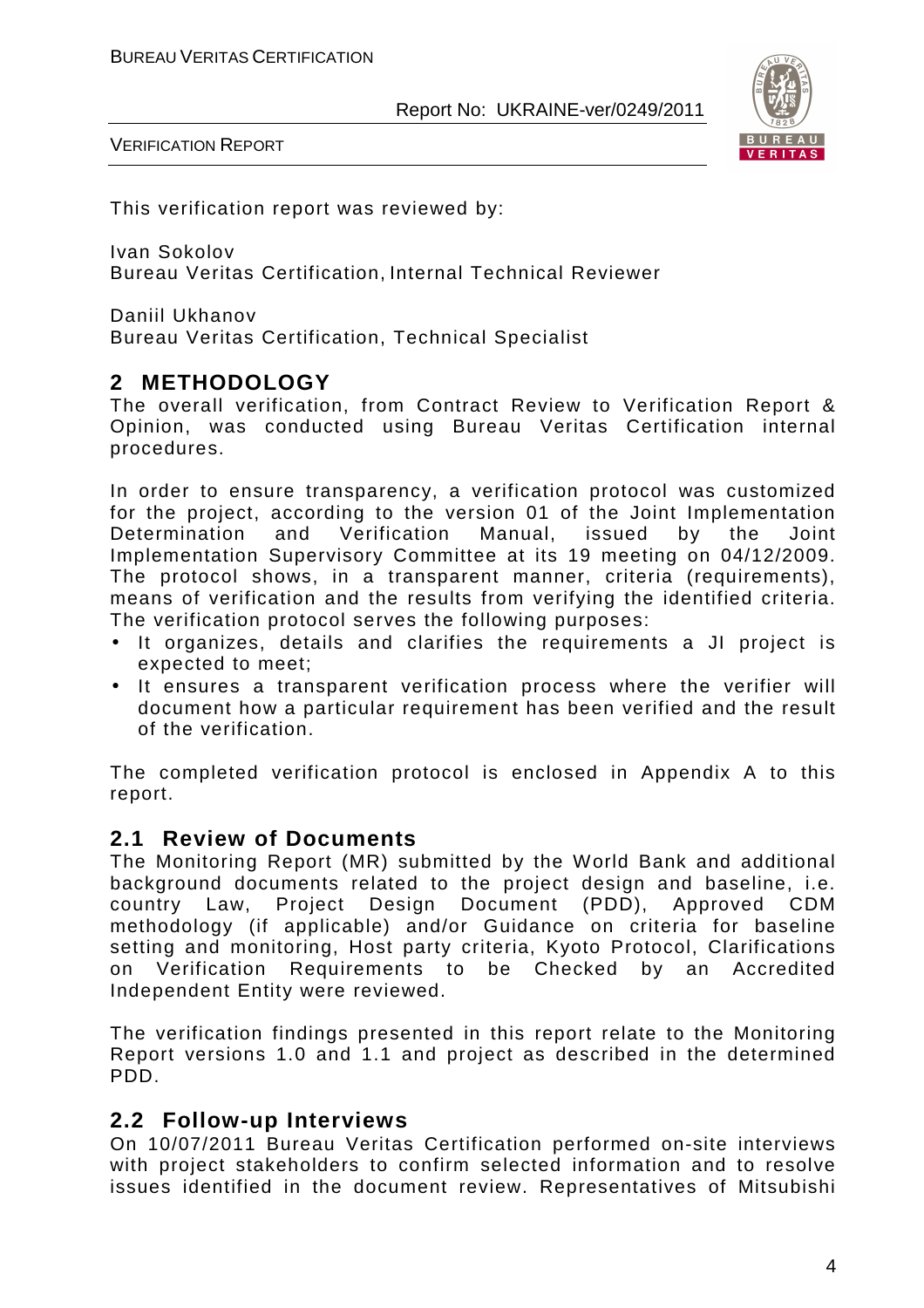

VERIFICATION REPORT

UFJ Morgan Stanley Securities Co., Ltd. and UkrHydroEnergo were interviewed (see References). The main topics of the interviews are summarized in Table 1.

**Table 1 Interview topics** 

| Interviewed<br>organization                                       | <b>Interview topics</b>                                                                                                                                                                                                                                                          |
|-------------------------------------------------------------------|----------------------------------------------------------------------------------------------------------------------------------------------------------------------------------------------------------------------------------------------------------------------------------|
| UkrHydroEnergo                                                    | $\triangleright$ Organizational structure.<br>Responsibilities and authorities.<br>Training of personnel.<br>Quality management procedures and technology.<br>Implementation of equipment (records).<br>Metering equipment control.<br>Metering record keeping system, database. |
| Consultant:<br>Mitsubishi UFJ<br>Morgan Stanley<br>Securities Co. | $\triangleright$ Baseline methodology<br>Monitoring plan<br>Monitoring report<br>Deviations from PDD                                                                                                                                                                             |

#### **2.3 Resolution of Clarification, Corrective and Forward Action Requests**

The objective of this phase of the verification is to raise the requests for corrective actions and clarification and any other outstanding issues that needed to be clarified for Bureau Veritas Certification positive conclusion on the GHG emission reduction calculation.

If the Verification Team, in assessing the monitoring report and supporting documents, identifies issues that need to be corrected, clarified or improved with regard to the monitoring requirements, it should raise these issues and inform the project participants of these issues in the form of:

(a) Corrective action request (CAR), requesting the project participants to correct a mistake that is not in accordance with the monitoring plan;

(b) Clarification request (CL), requesting the project participants to provide additional information for the Verification Team to assess compliance with the monitoring plan;

(c) Forward action request (FAR), informing the project participants of an issue, relating to the monitoring that needs to be reviewed during the next verification period.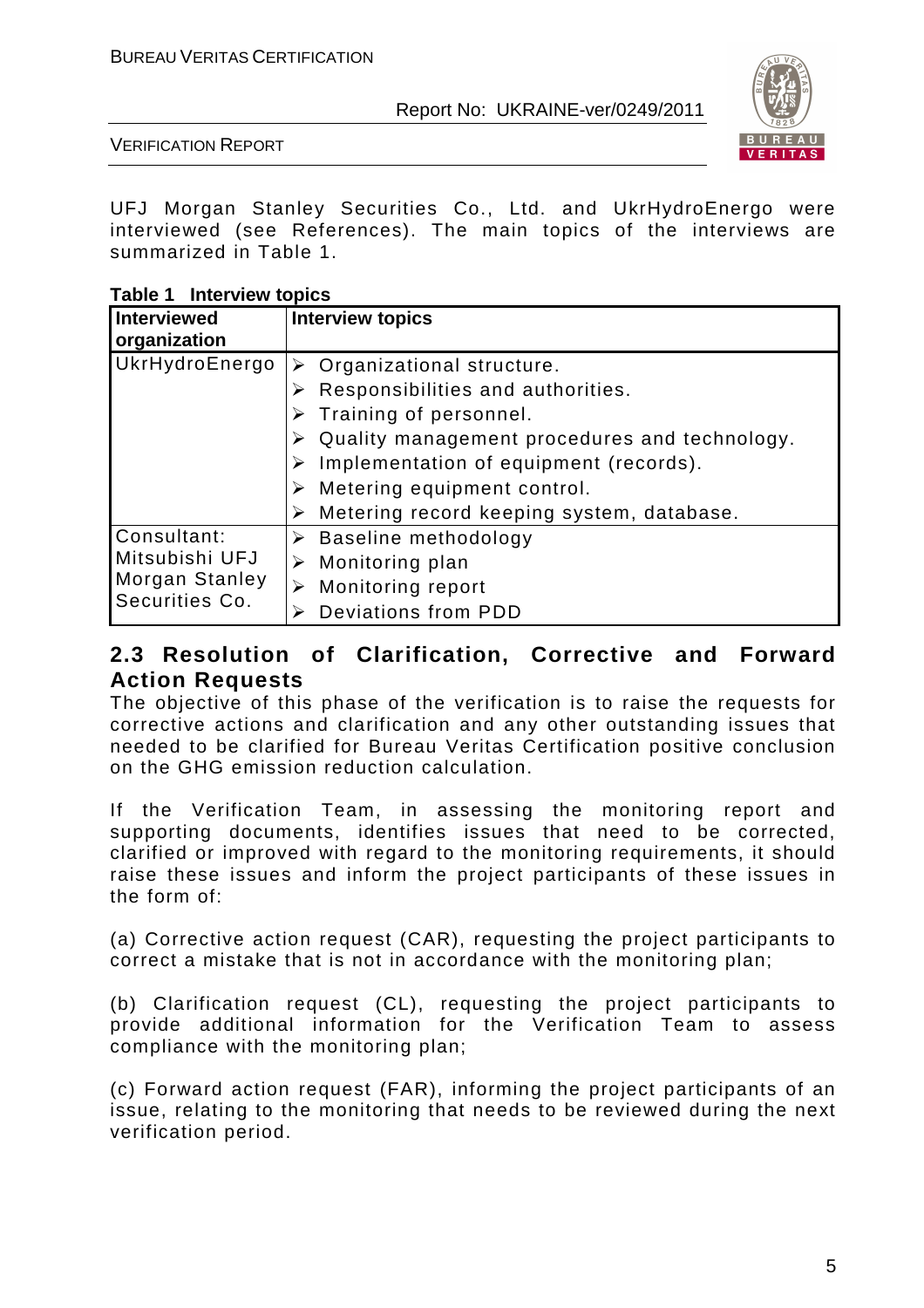

VERIFICATION REPORT

The Verification Team will make an objective assessment as to whether the actions taken by the project participants, if any, satisfactorily resolve the issues raised, if any, and should conclude its findings of the verification.

To guarantee the transparency of the verification process, the concerns raised are documented in more detail in the verification protocol in Appendix A.

#### **3 VERIFICATION CONCLUSIONS**

In the following sections, the conclusions of the verification are stated.

The findings from the desk review of the original monitoring documents and the findings from interviews during the follow up visit are described in the Verification Protocol in Appendix A.

The Clarification, Corrective and Forward Action Requests are stated, where applicable, in the following sections and are further documented in the Verification Protocol in Appendix A. The verification of the Project resulted in 2 Corrective Action Requests and 2 Clarification Requests.

The number between brackets at the end of each section corresponds to the DVM paragraph.

#### **3.1 Remaining issues and FARs from previous verifications**

During previous verification conducted for the period of 01/01/2008 – 31/12/2009 one Forward Action Request was issued:

FAR 01. Please, submit any documented instruction which indicates that the data monitored and required for ERUs calculation (including the historical data for 2002-2005) are to be kept for two years after the crediting period as per JI determination and verification manual, v.01.

As a response to the issue raised by BVC, the project participants provided the Instruction for monitoring information storage dated 11/11/2010. Based on the submitted documentation the FAR is considered to be closed.

#### **3.2 Project approval by Parties involved (90-91)**

The project obtained approval by the Host party (Ukraine) on 18/05/2007 (Letter of Approval issued by the Ministry of Environmental Protection of Ukraine), see References.

Written project approval by the Netherlands (sponsor party) has been issued by the DFP of the Party when submitting the first verification report, see References. The above mentioned written approvals are unconditional.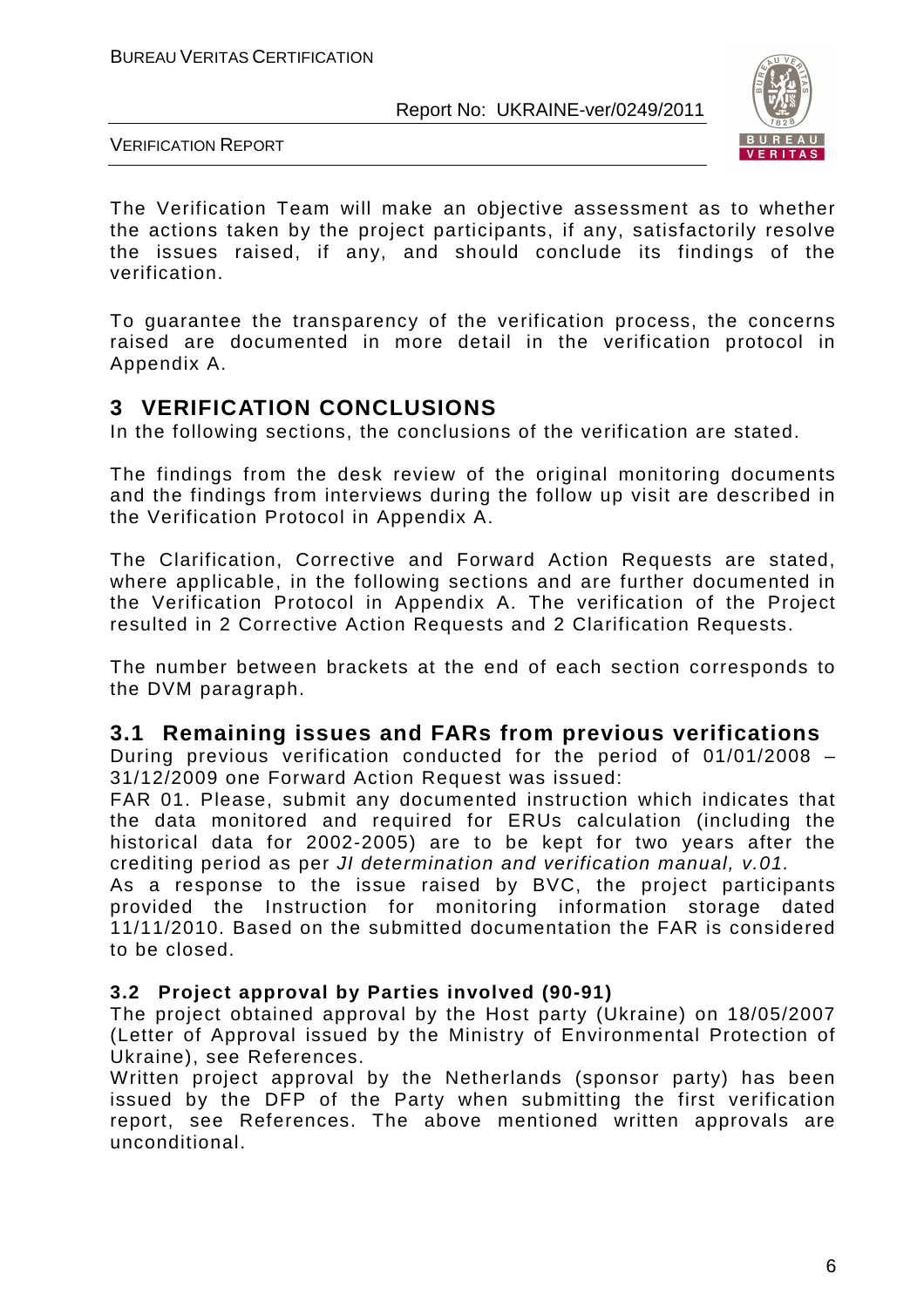



# **3.3 Project implementation (92-93)**

The Project involves rehabilitation of 46 hydro units which are located on the Dnipro river and the Dnister river. The actual operation of the proposed project includes the replacement of hydraulic power, electrotechnical and hydro-mechanical equipment such as gates, turbines, generators, excitation and governor systems, control, protection and automation systems, switchyard equipment and auxiliary equipment. The Project also includes works on hydraulic structures and installation of computer-aided dam safety monitoring systems.

The Project is not result in an increase in the reservoir area; the rehabilitated hydropower plants generate additional electricity without emitting GHG. This lead to the reduction of anthropogenic GHG emissions by displacing electricity produced by fossil fuel fired power plants.

Since technological equipment directly related to the project will no vary from the old equipment, no special training for the staff is required. New equipment maintenance is performed according to the schedule provided in the operation manuals established by the company in accordance with the sectoral norms. Usually routine maintenance is performed every year, while overhauls of main generating equipment performed every 6-7 years.

In terms of environmental benefits, the Project helps to reduce air pollution caused by the emission of  $SO<sub>2</sub>$  and  $NO<sub>X</sub>$  by outdated thermal plants.

From the start of the Project to December 31, 2010, rehabilitation was completed on 20 hydro units at the Kyiv HPP, Kanyv HPP, Kremenchuk HPP, Dniprodzerzynsk HPP, Dnipro HPP and Kakhovka HPP. The names of the rehabilitated hydro units and the dates of completion of the rehabilitation are provided below.

| Year/Plant<br>Name       | 2006<br>$(HPU# -$<br>DD/MM) | 2007<br>$(HPU# -$<br>DD/MM)                  | 2008<br>$(HPU# -$<br>DD/MM) | 2009<br>$(HPU# -$<br>DD/MM)                                     | 2010<br>(HPU# -<br>DD/MM)                  |
|--------------------------|-----------------------------|----------------------------------------------|-----------------------------|-----------------------------------------------------------------|--------------------------------------------|
| Kyiv HPP                 |                             | HPU#19 -<br>16/12<br>HPU #10 -<br>29/09      |                             | HPU#11 -<br>15/11<br>$HPU#17 -$<br>15/05<br>$HPU#20 -$<br>14/11 | $HPU#9 -$<br>15/12                         |
| Kanyv HPP                |                             | HPU $# 7 -$<br>15/12<br>$HPU # 5 -$<br>01/10 |                             | $HPU#22 -$<br>25/05<br>$HPU#24 -$<br>30/06                      | $HPU#10 -$<br>03/09<br>$HPU#21 -$<br>31/01 |
| Kremenchuk<br><b>HPP</b> |                             |                                              |                             | $HPU#2 -$<br>10/07                                              |                                            |
| Dniprodzer<br>zhynsk HPP | <b>HPU #4 -</b><br>30/11    |                                              | $HPU#8 -$<br>31/03          | $HPU#7 -$<br>13/10                                              |                                            |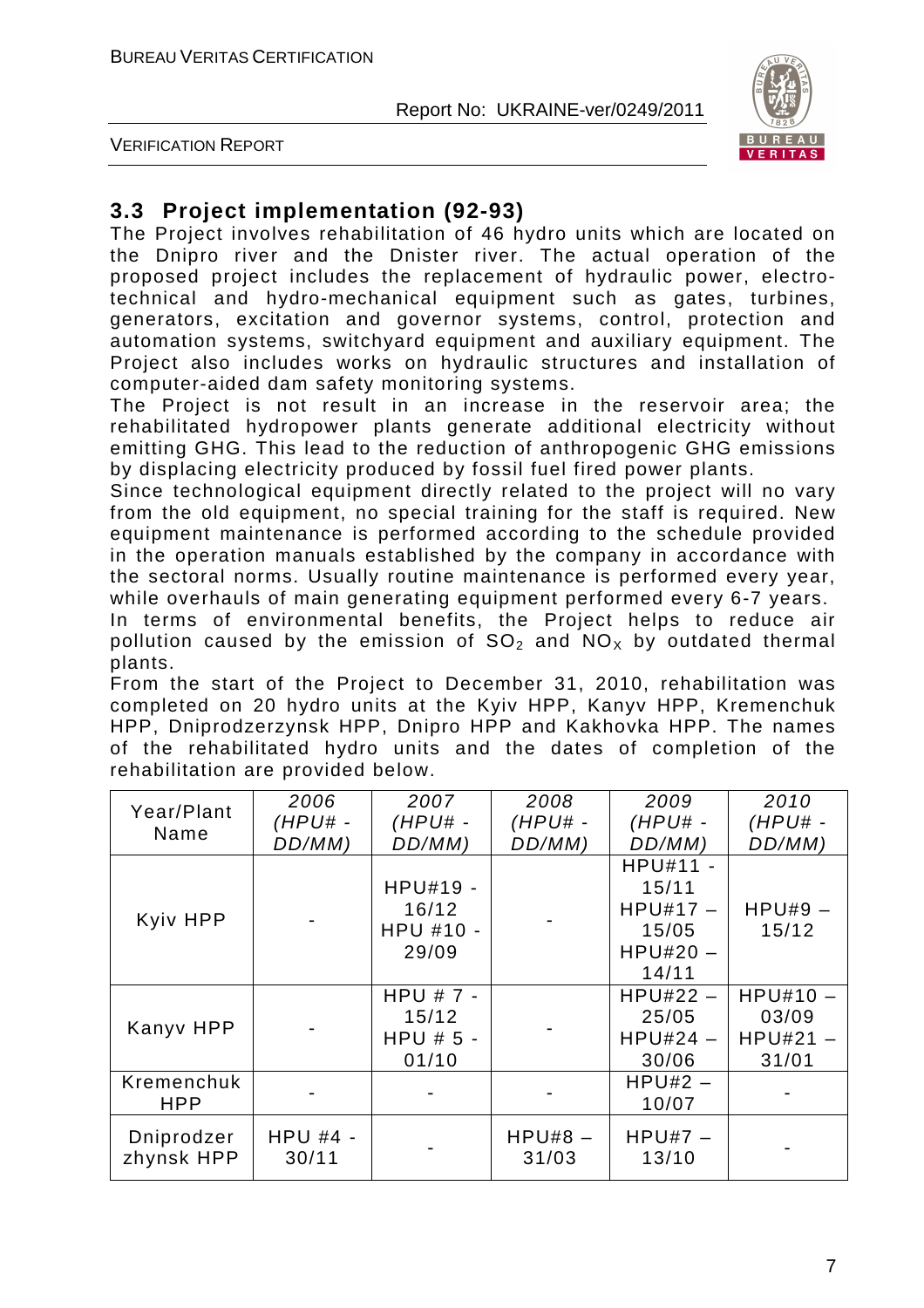

VERIFICATION REPORT

| Dnipro HPP             | $\overline{\phantom{0}}$ | $\blacksquare$         | $\blacksquare$     | $HPU#15 -$<br>23/07 | $\blacksquare$           |
|------------------------|--------------------------|------------------------|--------------------|---------------------|--------------------------|
| Kakhovka<br><b>HPP</b> | $\blacksquare$           | $HPU # 1 - I$<br>01/04 | $HPU#5$ –<br>28/04 | $HPU#6 -$<br>25/12  | $\overline{\phantom{0}}$ |

The identified areas of concern as to the project implementation, project participants response and BVC's conclusion are described in Appendix A, Table 2 (refer to CL01).

#### **3.4 Compliance of the monitoring plan with the monitoring methodology (94-98)**

The monitoring occurred in accordance with the monitoring plan included in the PDD regarding which the determination has been deemed final and is so listed on the UNFCCC JI website:

http://ji.unfccc.int/JIITLProject/DB/QUI36U4PN29LM0ZF8DKHL7KRGYE1U 2/details

Baseline and monitoring methodology follows the elements of the approved CDM Methodology ACM0002 Consolidated methodology for gridconnected electricity generation from renewable sources, ver. 7, as well as Tool to calculate the emission factor for an electricity system, ver. 1.01 (which was active at the time of the start of the project determination), with modifications to make these applicable to the conditions found in Ukraine. The approach also follows the criteria for baseline setting included in Appendix B of Guidelines for the Implementation of Article 6 of the Kyoto Protocol and is in line with the recent guidance provided by the Joint Implementation Supervisory Committee.

The baseline determination and monitoring approach deviates from ACM0002 in the following two points:

Unlike the prescriptions of ACM0002, ver. 7 and the Tool to calculate the emission factor for an electricity system, referred to in the methodology, the grid emission factor for the Ukrainian grid is calculated as the Simple Operational Margin only, as the implementation of the project will have no effect on the built margin and on the operation of any low-cost/must-run resources (for a more information please refer to Section B.1 of the final version of the PDD). The Operational Margin for each monitoring year was determined ex-post based on the power generation and fuel data for the appropriate year.

Unlike the approach in ACM0002, ver 7, baseline generation in any year is determined based on the ex-ante developed correlation between the total water flow through each hydropower plant and its power generation at a historical efficiency rate. This correlation is based on historical data for the period 2002 - 2005.

For calculating the emission reductions key factors, such as power generation by each rehabilitated hydro unit EG<sub>pr.HPP,</sub> and water flow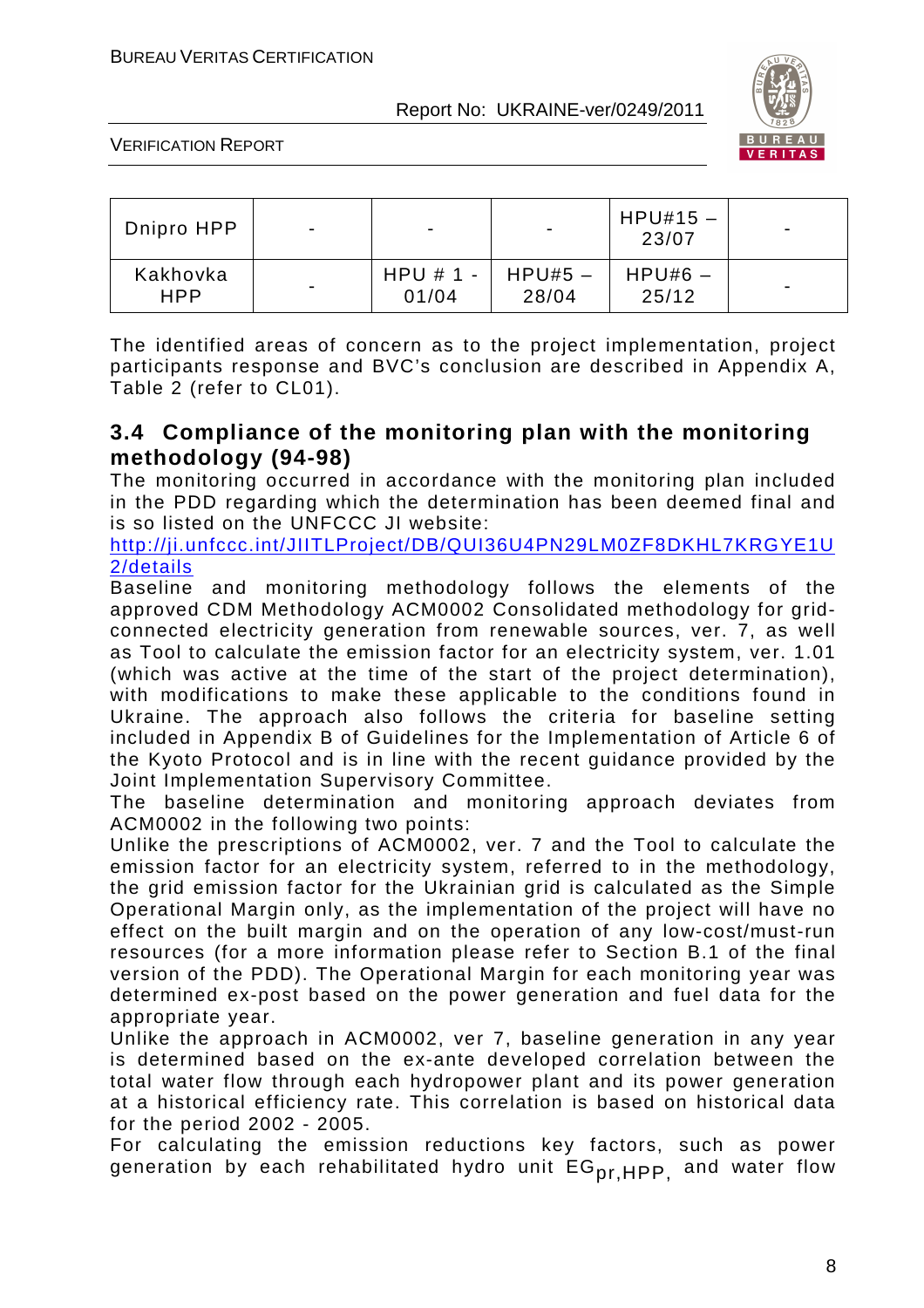

VERIFICATION REPORT

 $WF_{\text{unp}}$  influencing the baseline emissions as well as risks associated

with the project were taken into account. Data sources used for calculating emission reductions or enhancements of net removals are clearly identified, reliable and transparent.

Emission factors and the data from official statistics, including default emission factors (amount of each fossil fuel consumed by grid connected TPPs in 2009, carbon emission factor of each fuel type, oxidation factor, electricity generation by grid connected TPPs in 2009), are selected by carefully balancing accuracy and reasonableness, and appropriately justified of the choice.

The calculation of emission reductions is based on conservative assumptions and the most plausible scenarios in a transparent manner.

The monitoring periods per component of the project are clearly specified in the monitoring report and do not overlap with those for which verifications were already deemed final in the past.

The identified areas of concern as to the compliance of the monitoring plan with the monitoring methodology, project participants response and BVC's conclusion are described in Appendix A, Table 2 (refer to CAR 01 and CL 02).

# **3.5 Revision of monitoring plan (99-100)**

Not applicable.

The monitoring plan of the project was not revised.

#### **3.6 Data management (101)**

The data and their sources, provided in monitoring report, are clearly identified, reliable and transparent.

The implementation of data collection procedures is in accordance with the monitoring plan, including the quality control and quality assurance procedures.

The monitoring approach in the monitoring plan requires monitoring and measurement of all the variables and parameters necessary to quantify the baseline emissions and project emissions in a conservative and transparent way.

Internal and external data are obtained according to the determined PDD and the monitoring plan included in the MR. Fixed default and baseline values is presented in the section 2.3.1 and 2.3.2 of the MR.

The following items are monitored in order to determine baseline emissions in a conservative and transparent manner:

 $EG_{pr}$  HPP amount of generation (MWh/yr) by each project hydropower plant.  $WF_{HPP,y}$  total water flow (m<sup>3</sup>/yr) for each project hydropower plant

 $EF_{\text{grid},v}$  the Simple OM emission factor of the Ukrainian power grid  $(tCO<sub>2</sub>/MWh)$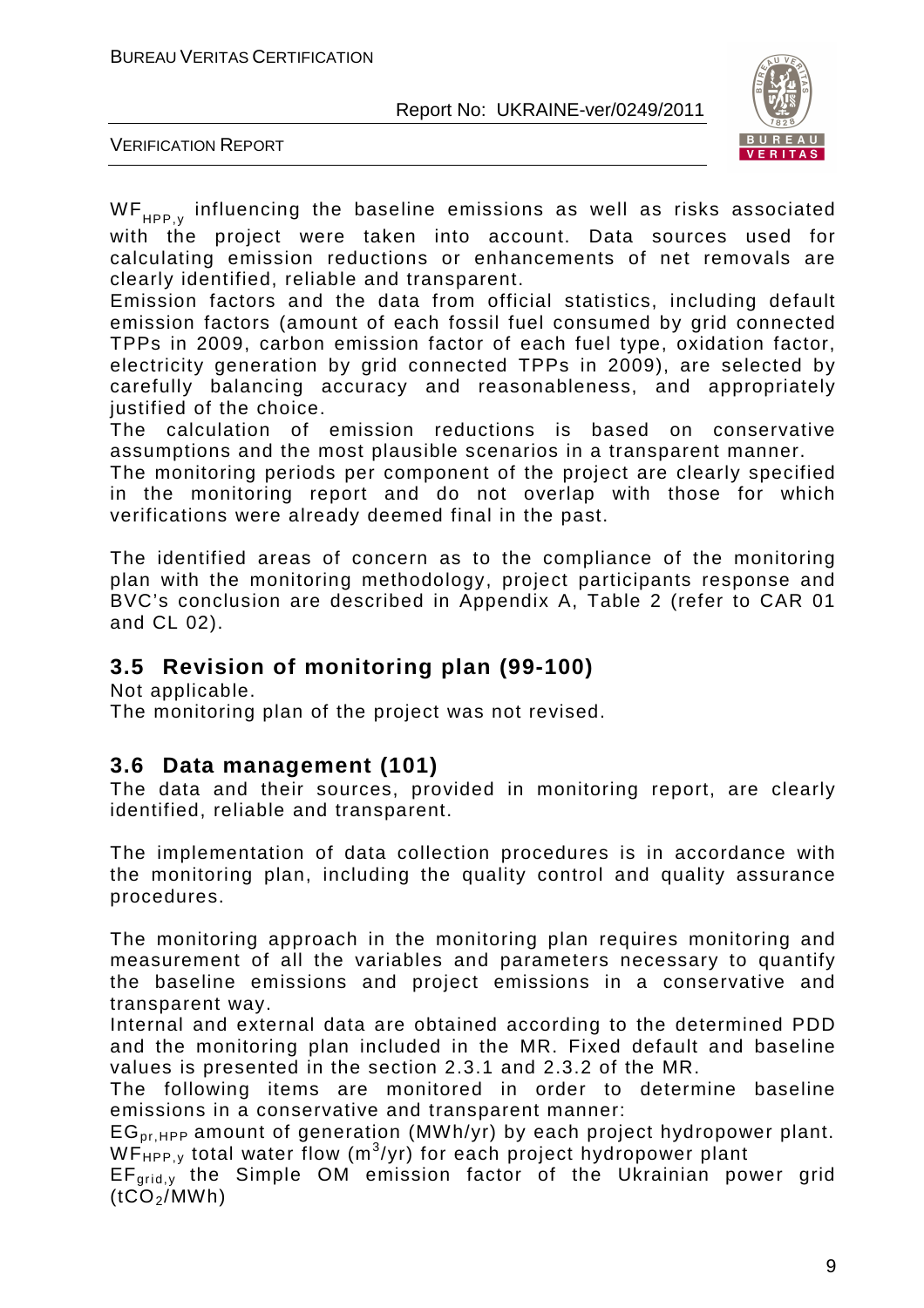

VERIFICATION REPORT

 $FC_{i,y}$  aggregated annual fuel consumption data (tce/yr) for all thermal generation sources connected to the Ukraine grid.

 $EF_{C,I}$  carbon emission factor of each fuel type as per the most recent submission of the Ukrainian National GHG Inventory.

F<sub>oxyd</sub> oxidation factor for each fuel type as per the most recent submission of the Ukrainian National GHG Inventory.

 $EG_{BL,FF,v}$  aggregated electricity generation data (MWh/yr) for all generation sources connected to the Ukraine grid.

The historical efficiency factors for the hydro power plants were determined ex ante based on actual data from 2002 to 2005 by utilizing the correlation between the water flow and the electricity generation. The correlation is used to determine the amount of the baseline hydropower generation that would have occurred in the absence of the Project activity, as described in the section 2.2.1 of the MR.

All the internal operational data required for ERU calculation is collected by UHE as part of routine operations. The data and their sources, provided in the monitoring report, are clearly identified, reliable and transparent. The implementation of data collection procedures is in accordance with the monitoring plan, including the quality control and quality assurance procedures. The function of the monitoring equipment, including its calibration status, is in order.

The evidence and records used for the monitoring are maintained in a traceable manner. The data collection and management system for the project is in accordance with the monitoring plan.

It is evidenced that the whole monitoring system was fully operational during the entire monitoring period. The verification team confirms that the emission reduction calculations have been performed according to the monitoring plan and to the calculation methodology reported in the final MR in accordance with the PDD. The verification team checked the transfer of monitored data, correctness of the formulae versus the PDD as well as calculations of emission reductions. No inaccuracies in calculations were detected by the verifiers. Finally, our own calculations have shown the same results as given in the final Monitoring Report.

At UHE the best available techniques are used in order to minimize uncertainties. Uncertainties are generally low. All monitoring equipment that used for monitoring purposes is in compliance with national legislative requirements and standards; this ensures that uncertainties are accounted in data collected.

The function of the monitoring equipment, including its calibration status, is in order.

The evidence and records used for the monitoring are maintained in a traceable manner.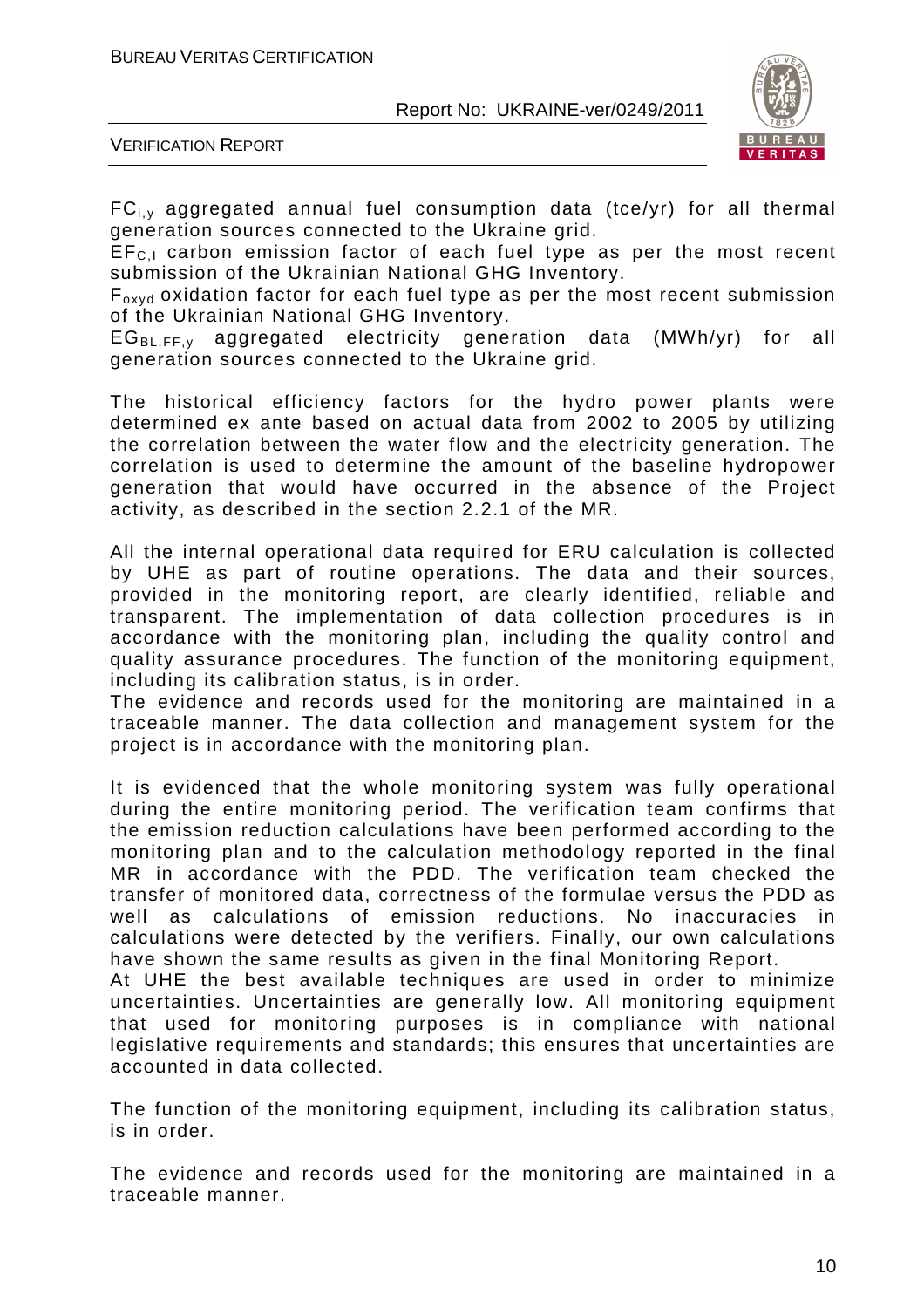

VERIFICATION REPORT

The data collection and management system for the project is in accordance with the monitoring plan.

The identified areas of concern as to the data management, project participants response and BVC's conclusion are described in Appendix A Table 2 (refer to CAR02).

# **3.7 Verification regarding programmes of activities (102- 110)**

Not applicable.

#### **4 VERIFICATION OPINION**

Bureau Veritas Certification has performed periodic verification of the "UkrHydroEnergo (UHE) Hydropower Rehabilitation Project in Ukraine" in Ukraine, which applies the JI specific approach. The verification was performed on the basis of UNFCCC criteria and host country criteria and also on the criteria given to provide for consistent project operations, monitoring and reporting.

The verification consisted of the following three phases: i) desk review of the project design and the baseline and monitoring plan; ii) follow-up interviews with project stakeholders; iii) resolution of outstanding issues and the issuance of the final verification report and opinion.

The management of the World Bank is responsible for the preparation of the GHG emissions data and the reported GHG emissions reductions of the project on the basis set out within the project Monitoring indicated in the final PDD version 08. The development and maintenance of records and reporting procedures in accordance with that plan, including the calculation and determination of GHG emission reductions from the project, is the responsibility of the management of the project.

Bureau Veritas Certification verified the Project Monitoring Report version 1.1 for the reporting period as indicated below. Bureau Veritas Certification confirms that the project is implemented as described in the approved project design document and the determined changes (described in the Verification Report by Bureau Veritas Certification No. UKRAINE-ver/0023/2008 dated 11/04/2011) occurred during project implementation. Installed equipment being essential for generating emission reduction runs reliably and is calibrated appropriately. The monitoring system is in place and the project is generating GHG emission reductions.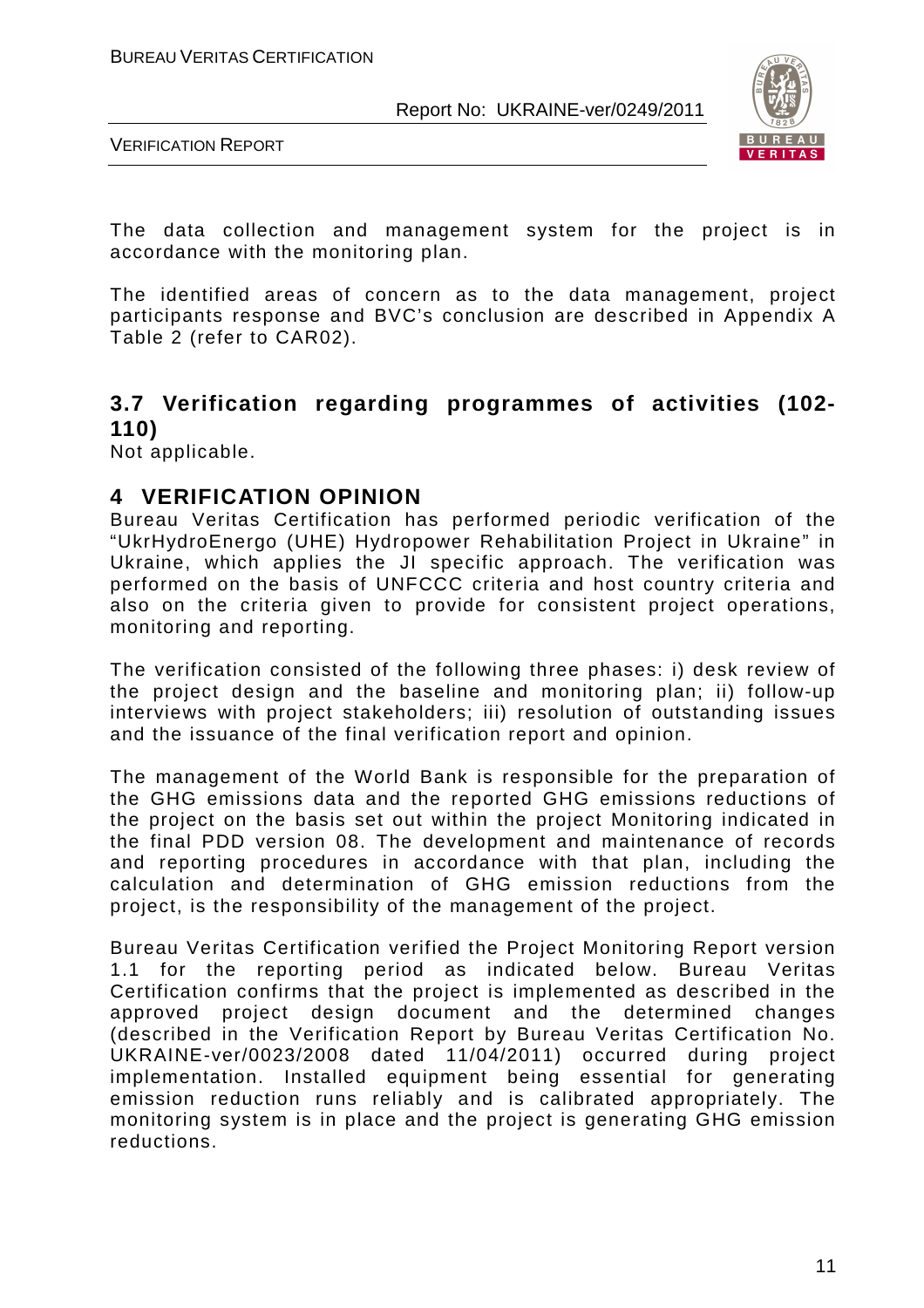![](_page_12_Picture_2.jpeg)

VERIFICATION REPORT

Bureau Veritas Certification can confirm that the GHG emission reduction is accurately calculated and is free of material errors, omissions, or misstatements. Our opinion relates to the project's GHG emissions and resulting GHG emissions reductions reported and related to the approved project baseline and monitoring, and its associated documents. Based on the information we have seen and evaluated, we confirm, with a reasonable level of assurance, the following statement:

Reporting period: From 01/01/2010 to 31/12/2010

| Baseline emissions         | :139232 | t CO <sub>2</sub> equivalents. |
|----------------------------|---------|--------------------------------|
| Project emissions          |         | t CO <sub>2</sub> equivalents. |
| <b>Emission Reductions</b> | :139232 | t CO <sub>2</sub> equivalents. |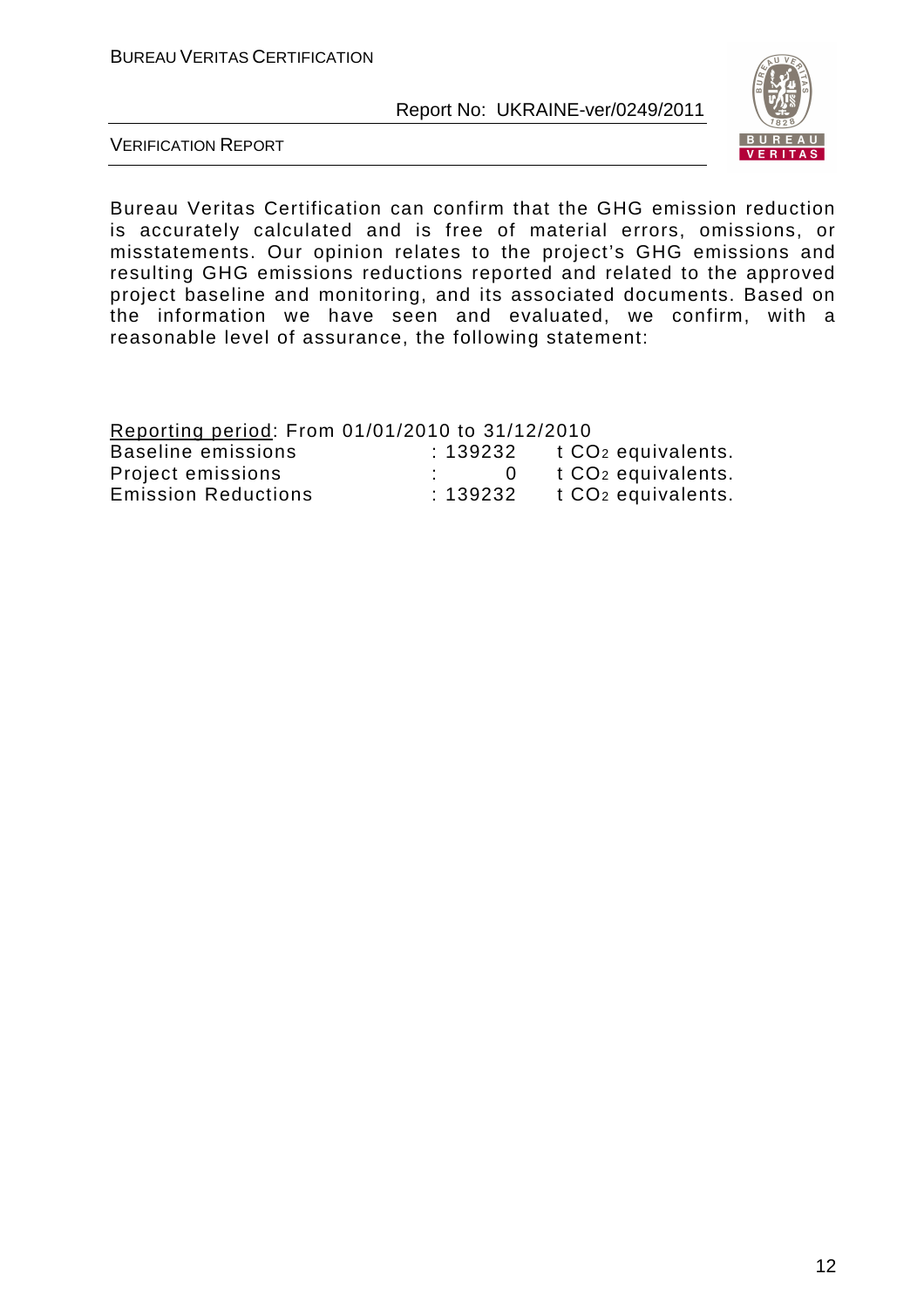![](_page_13_Picture_2.jpeg)

VERIFICATION REPORT

# **5 REFERENCES**

#### **Category 1 Documents:**

Documents provided by the World Bank that relate directly to the GHG components of the project.

- /1/ Monitoring Report "UkrHydroEnergo (UHE) Hydropower Rehabilitation Project in Ukraine" version 1.0 dated 23rd of May 2011
- /2/ Monitoring Report "UkrHydroEnergo (UHE) Hydropower Rehabilitation Project in Ukraine" version 1.1 dated 27<sup>th</sup> of July 2011
- /3/ PDD "UkrHydroEnergo (UHE) hydropower rehabilitation project in Ukraine", version 08 dated 04/02/2010
- /4/ Determination Report by SGS United Kingdom Ltd. No. JI.VAL.0040 "UkrHydroEnergo (UHE) hydropower rehabilitation project in Ukraine" dated 14/07/2010
- /5/ Verification Report by Bureau Veritas Certification No. UKRAINEver/0023/2008 "UkrHydroEnergo (UHE) Hydropower Rehabilitation Project in Ukraine" dated 11/04/2011.
- /6/ Letter of Approval # 5633/10/3-10 Issued by the Ministry of Environmental Protection of Ukraine, dated 18.05.2007
- /7/ Declaration of Approval Issued by the Netherlands` Ministry of Economic Affairs dated 28.06.2007

#### **Category 2 Documents:**

Background documents related to the design and/or methodologies employed in the design or other reference documents.

- /1/ Photo meter. Model A1805RAL-P4GB-DW-4. Reg.number 01184671
- /2/ Statement of electric power production and distribution by Kyiv HPP dated 31.12.2010
- /3/ Statement of electric power production and distribution by Kyiv HPP dated 30.11.2010
- /4/ Statement of electric power production and distribution by Kyiv HPP dated 31.10.2010
- /5/ Statement of electric power production and distribution by Kyiv HPP dated 30.09.2010
- /6/ Statement of electric power production and distribution by Kyiv HPP dated 31.08.2010
- /7/ Statement of electric power production and distribution by Kyiv HPP dated 31.07.2010
- /8/ Statement of electric power production and distribution by Kyiv HPP dated 30.06.2010
- /9/ Statement of electric power production and distribution by Kyiv HPP dated 31.05.2010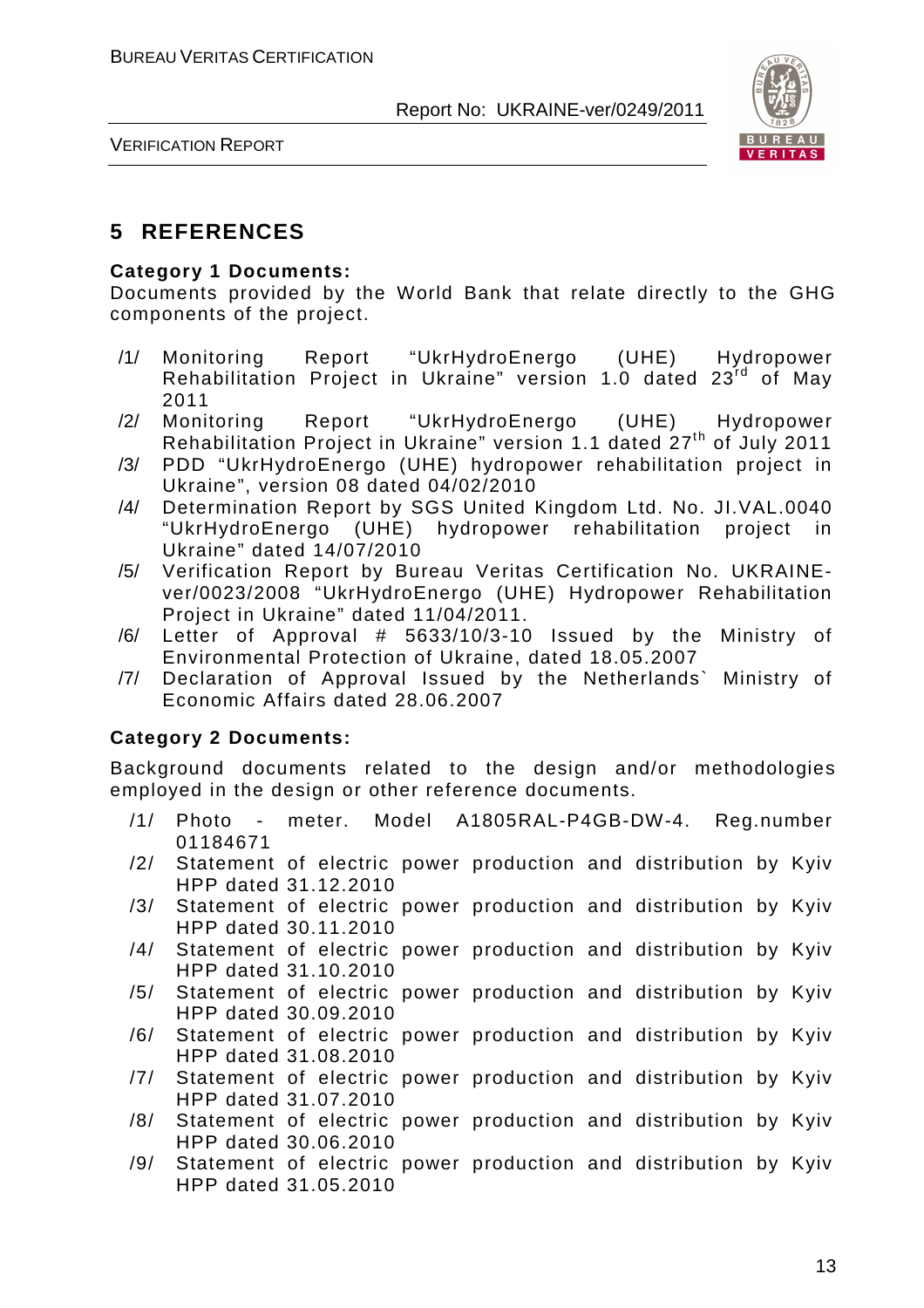![](_page_14_Picture_2.jpeg)

VERIFICATION REPORT

HPP dated 30.04.2010 /11/ Statement of electric power production and distribution by Kyiv HPP dated 31.03.2010 /12/ Statement of electric power production and distribution by Kyiv HPP dated 28.02.2010 /13/ Statement of electric power production and distribution by Kyiv HPP dated 31.01.2010 /14/ Certificate of measurement device verification №39-03-0455. Metering overpressure transformer №503032 dated 25.03.2010

/10/ Statement of electric power production and distribution by Kyiv

- /15/ Certificate of measurement device verification №39-03-0454. Metering overpressure transformer №503031 dated 25.03.2010
- /16/ Protocol of measurement device calibration №10-184. Set (level meter 4390, milliammeter JUMO di08) reg.number 835205-001 dated 22.09.2010
- /17/ Protocol of measurement device calibration №10-184. Set (level meter 4390, milliammeter JUMO di08) reg.number 835204-001 dated 21.09.2010
- /18/ Certificate of measurement device calibration №10-185. Set (level meter 4390, milliammeter JUMO di08) reg.number 835205-001 dated 22.09.2010
- /19/ Certificate of measurement device calibration №10-184. Set (level meter 4390, milliammeter JUMO di08) reg.number 835204-001 dated 21.09.2010
- /20/ Passport ДЯИМ.41115.018 ПС. Meter. Model A1805RAL-P4GB-DW-4 Reg.number 01184693
- /21/ Passport ДЯИМ.41115.018 ПС. Meter. Model A1805RAL-P4GB-DW-4 Reg.number 01184683
- /22/ Passport ДЯИМ.41115.018 ПС. Meter. Model A1805RAL-P4GB-DW-4 Reg.number 01184672
- /23/ Passport ДЯИМ.41115.018 ПС. Meter. Model A1805RAL-P4GB-DW-4 Reg.number 01184668
- /24/ Passport ДЯИМ.41115.018 ПС. Meter. Model A1805RAL-P4GB-DW-4 Reg.number 01184694
- /25/ Passport ДЯИМ.41115.018 ПС. Meter. Model A1805RAL-P4GB-DW-4 Reg.number 01184670
- /26/ Passport ДЯИМ.41115.018 ПС. Meter. Model A1805RAL-P4GB-DW-4 Reg.number 01184682
- /27/ Passport ДЯИМ.41115.018 ПС. Meter. Model A1805RAL-P4GB-DW-4 Reg.number 01184680
- /28/ Passport ДЯИМ.41115.018 ПС. Meter. Model A1805RAL-P4GB-DW-4 Reg.number 01184692
- /29/ Passport ДЯИМ.41115.018 ПС. Meter. Model A1805RAL-P4GB-DW-4 Reg.number 01184669
- /30/ Passport ДЯИМ.41115.018 ПС. Meter. Model A1805RAL-P4GB-DW-4 Reg.number 01184690
- /31/ Passport ДЯИМ.41115.018 ПС. Meter. Model A1805RAL-P4GB-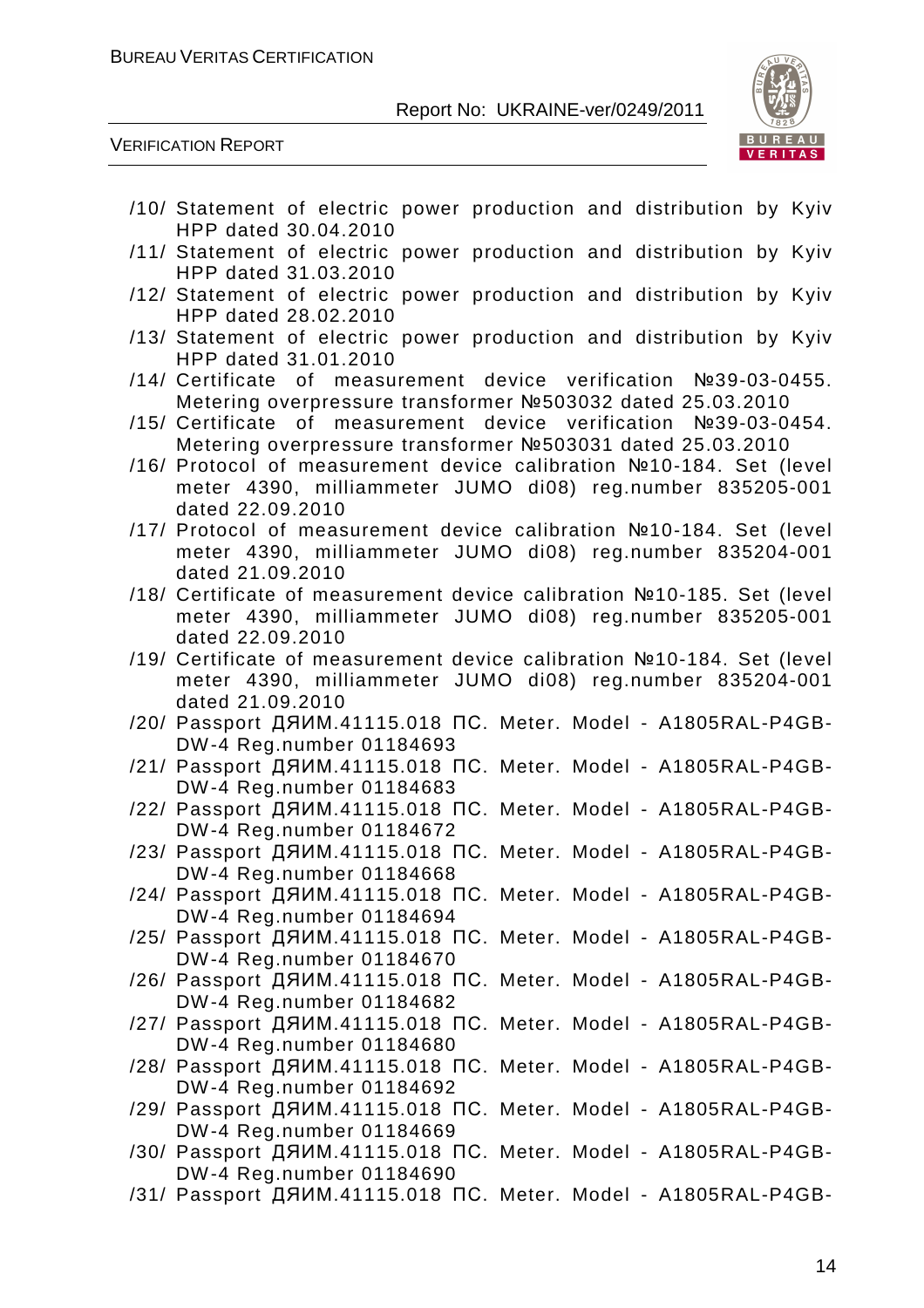![](_page_15_Picture_2.jpeg)

![](_page_15_Picture_3.jpeg)

DW-4 Reg.number 01184667

|  | /32/ Photo -<br>01184673            | meter. | Model | A1805RAL-P4GB-DW-4.                                                      | Reg.number |
|--|-------------------------------------|--------|-------|--------------------------------------------------------------------------|------------|
|  | /33/ Photo -                        | meter. | Model | A1805RAL-P4GB-DW-4.                                                      | Reg.number |
|  | 01184667<br>/34/ Photo<br>$\sim$    | meter. | Model | A1805RAL-P4GB-DW-4.                                                      | Reg.number |
|  | 01184666<br>/35/ Photo -            | meter. | Model | A1805RAL-P4GB-DW-4.                                                      | Reg.number |
|  | 01184691<br>/36/ Photo -            | meter. | Model | A1805RAL-P4GB-DW-4.                                                      | Reg.number |
|  | 01184677                            |        |       |                                                                          |            |
|  |                                     |        |       | /37/ Information on water flow rate on Kaniv HPP for January 2010        |            |
|  |                                     |        |       | /38/ Information on water flow rate on Kaniv HPP for Fabruary 2010       |            |
|  |                                     |        |       | /39/ Information on water flow rate on Kaniv HPP for March 2010          |            |
|  |                                     |        |       | /40/ Information on water flow rate on Kaniv HPP for April 2010          |            |
|  |                                     |        |       | /41/ Information on water flow rate on Kaniv HPP for May 2010            |            |
|  |                                     |        |       | /42/ Information on water flow rate on Kaniv HPP for June 2010           |            |
|  |                                     |        |       | /43/ Information on water flow rate on Kaniv HPP for July 2010           |            |
|  |                                     |        |       | /44/ Information on water flow rate on Kaniv HPP for August 2010         |            |
|  |                                     |        |       | /45/ Information on water flow rate on Kaniv HPP for September 2010      |            |
|  |                                     |        |       | /46/ Information on water flow rate on Kaniv HPP for October 2010        |            |
|  |                                     |        |       | /47/ Information on water flow rate on Kaniv HPP for November 2010       |            |
|  |                                     |        |       | /48/ Information on water flow rate on Kaniv HPP for December 2010       |            |
|  |                                     |        |       | /49/ Statement #9 on generation, supply of electricity generated by      |            |
|  | "UkrHydroEnergo" for September 2010 |        |       |                                                                          |            |
|  |                                     |        |       | /50/ Statement on sale of electricity generated by "UkrHydroEnergo" to   |            |
|  | DP "Energorynok" for September 2010 |        |       |                                                                          |            |
|  |                                     |        |       | /51/ Calculation of collection for special water usage for hydropower    |            |
|  |                                     |        |       | needs in Kakhovka HPP for December 2010                                  |            |
|  |                                     |        |       | /52/ Final acceptance certificate HPU #9 after Rehabilitation in 2010    |            |
|  |                                     |        |       | /53/ Instruction for monitoring information storage dated 11.11.2010     |            |
|  |                                     |        |       | /54/ Letters from HPPs with the data on electricity generation and water |            |
|  |                                     |        |       | flow rate dated 28/04/2011 and 05/05/2011                                |            |

#### **Persons interviewed:**

List of persons interviewed during the verification or persons that contributed with other information that are not included in the documents listed above.

- /1/ Oleksandr Chaika Head of production and technical division, Generation Department, Kyiv HPP:
- /2/ Vyacheslav Synenko lead engineer, Kaniv HPP
- /3/ Vadym Horbenko engineer, Kaniv HPP
- /4/ Vasyl Siryk engineer-metrologist, Kaniv HPP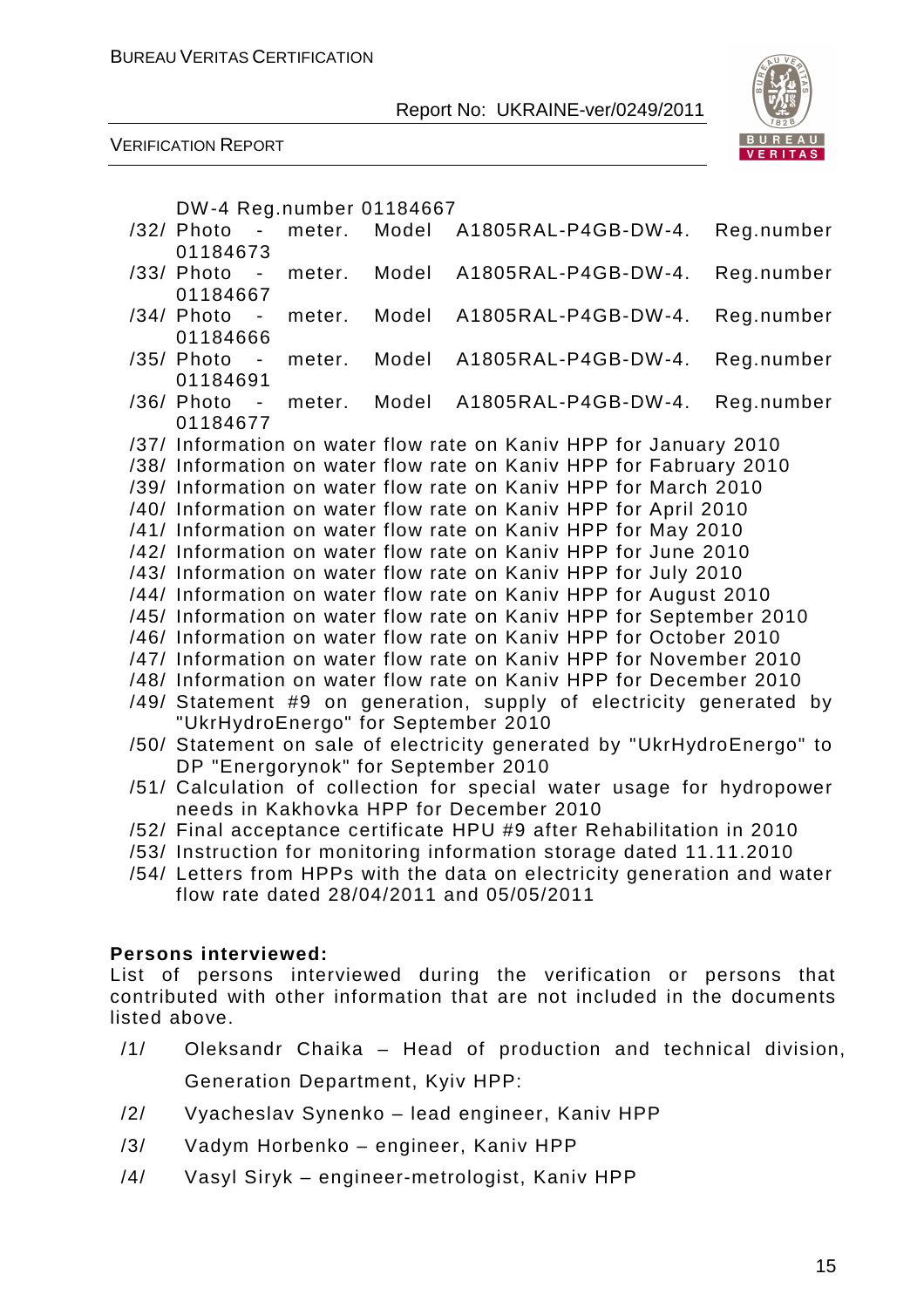![](_page_16_Picture_2.jpeg)

VERIFICATION REPORT

/5/ Volodymyr Laskarevskyi – JI and CDM projects Consultant, Mitsubishi UFJ Morgan Stanley Securities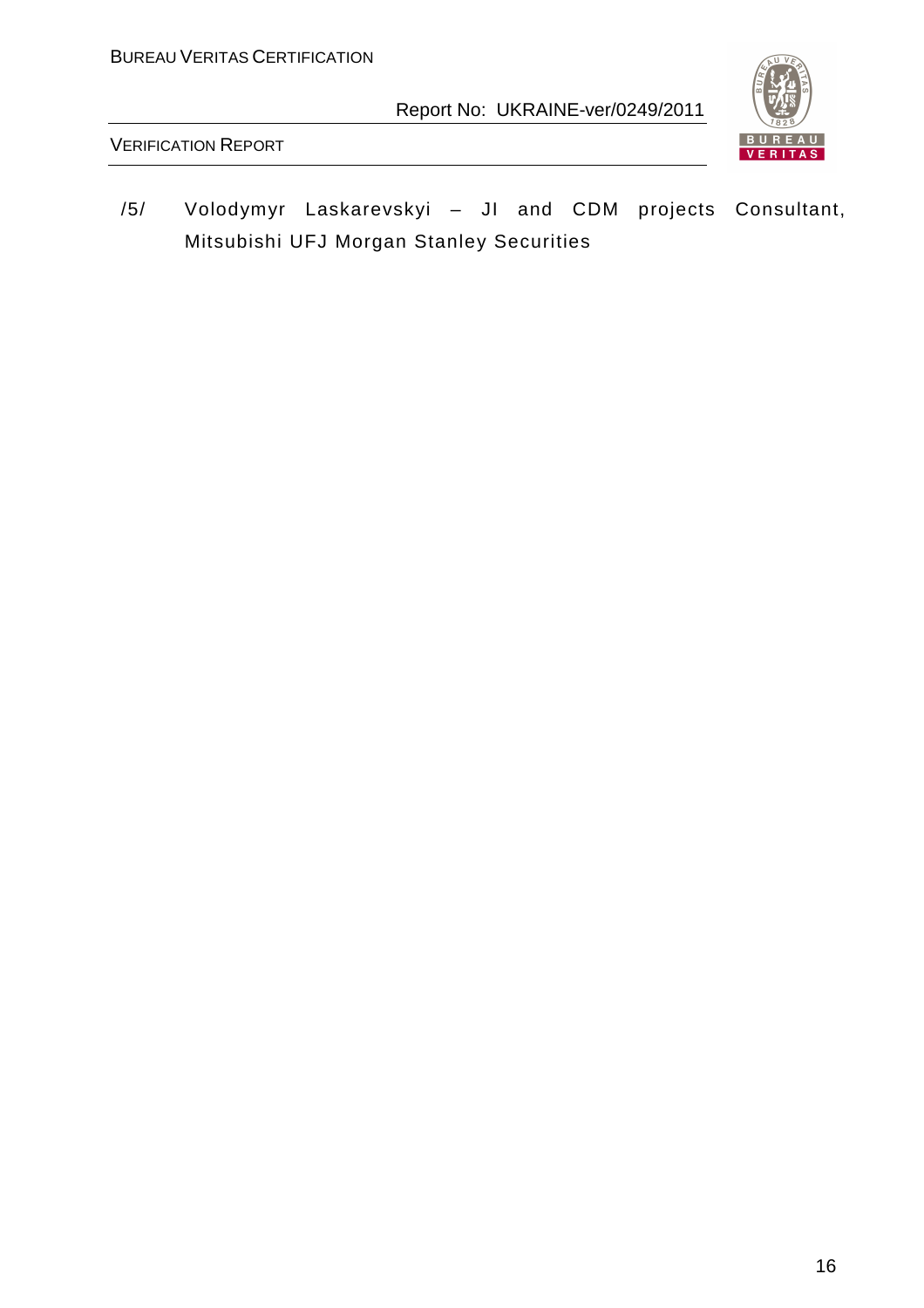![](_page_17_Picture_2.jpeg)

VERIFICATION REPORT

#### APPENDIX A: PROJECT VERIFICATION PROTOCOL **BUREAU VERITAS CERTIFICATION HOLDING SAS**

#### **VERIFICATION PROTOCOL**

**Check list for verification, according to the JOINT IMPLEMENTATION DETERMINATION AND VERIFICATION MANUAL (Version 01)** 

| <b>DVM</b><br><b>Paragraph</b> | <b>Check Item</b>                                                                                                                                                     | Initial finding                                                                                                                                                                                                                                                                                                                                                                                                                 | <b>Draft</b><br><b>Conclu</b><br>sion | <b>Final</b><br><b>Conclu</b><br>sion |
|--------------------------------|-----------------------------------------------------------------------------------------------------------------------------------------------------------------------|---------------------------------------------------------------------------------------------------------------------------------------------------------------------------------------------------------------------------------------------------------------------------------------------------------------------------------------------------------------------------------------------------------------------------------|---------------------------------------|---------------------------------------|
|                                |                                                                                                                                                                       | <b>Project approvals by Parties involved</b>                                                                                                                                                                                                                                                                                                                                                                                    |                                       |                                       |
| 90                             | verification<br>accordance with paragraph 38 of $\sqrt{3}$ Report).<br>the JI guidelines, at the latest?                                                              | Has the DFPs of at least one Party   The project has been approved by both<br>involved, other than the host Host Party (Ukraine) and Sponsor Party<br>Party, issued a written project (The Netherlands). The written project<br>approval when submitting the first approvals were issued by NFPs of the<br>report to the Parties involved<br>(see<br>chapter<br>secretariat for publication in 7 References of the Verification | <b>OK</b>                             | OK.                                   |
| 91                             | all<br>Are<br>approvals by Parties involved   Parties involved are unconditional.<br>unconditional?                                                                   | the written project Yes, all the written project approvals by                                                                                                                                                                                                                                                                                                                                                                   | OK.                                   | OK.                                   |
|                                |                                                                                                                                                                       | <b>Project implementation</b>                                                                                                                                                                                                                                                                                                                                                                                                   |                                       |                                       |
| 92                             | Has the project been implemented $ $ Generally, the project<br>regarding which the determination   PDD version 8 (final).<br>has been deemed final and is so $ CL01 $ | been<br>has<br>in accordance with the PDD implemented in accordance with the                                                                                                                                                                                                                                                                                                                                                    | <b>CL01</b>                           | OK.                                   |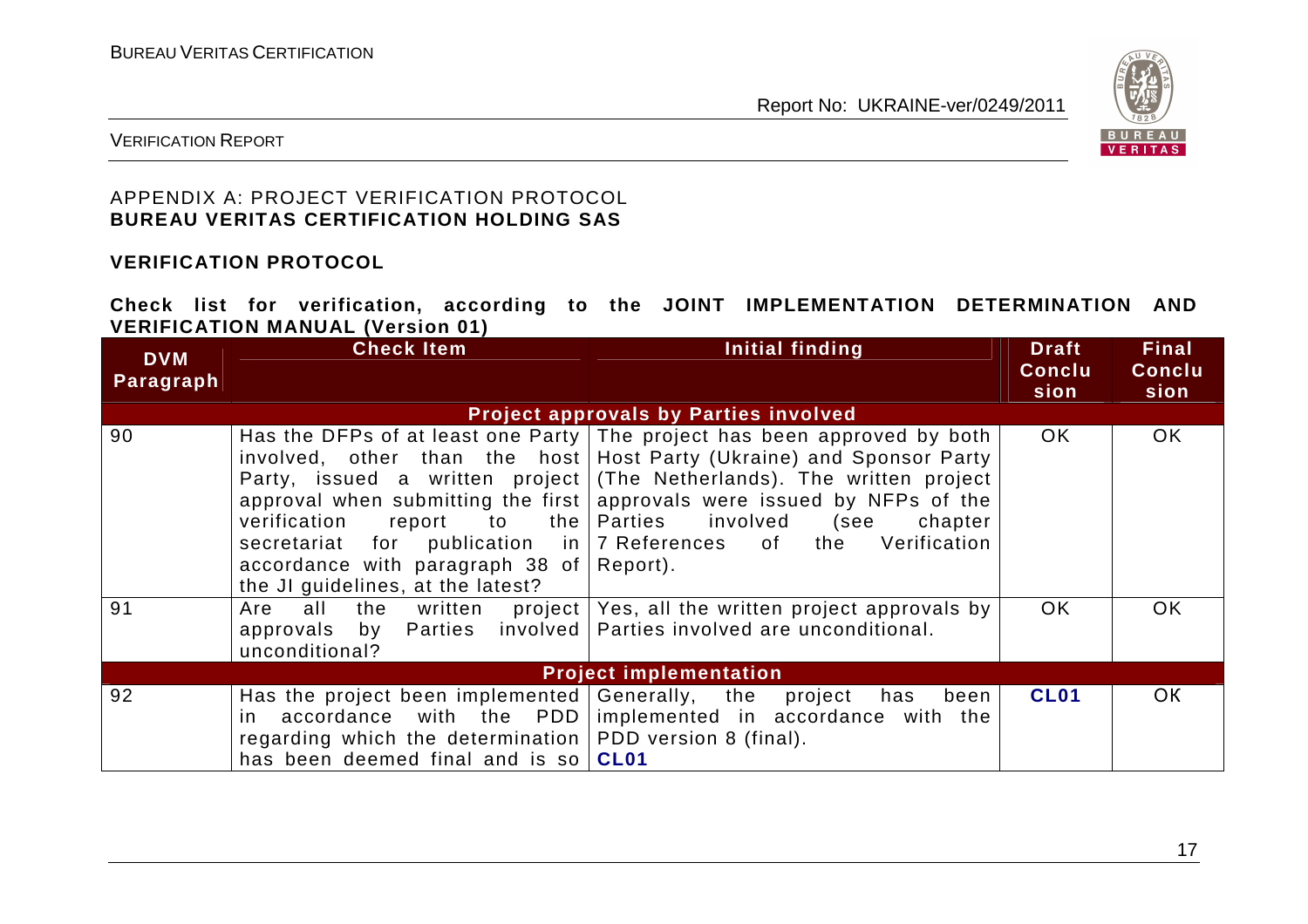![](_page_18_Picture_2.jpeg)

| <b>DVM</b><br>Paragraph | <b>Check Item</b>                                                                                                                                                                                                 | <b>Initial finding</b>                                                                                                                                                                                                                                                                                       | <b>Draft</b><br>Conclu<br>sion | <b>Final</b><br>Conclu<br>sion |
|-------------------------|-------------------------------------------------------------------------------------------------------------------------------------------------------------------------------------------------------------------|--------------------------------------------------------------------------------------------------------------------------------------------------------------------------------------------------------------------------------------------------------------------------------------------------------------|--------------------------------|--------------------------------|
|                         | listed on the UNFCCC JI website?                                                                                                                                                                                  | According to<br>the<br>Project<br>Design<br>Document (see Table 14 of PDD), 25<br>hydro power units were planned to<br>complete the rehabilitation by the end of<br>2010. Still only 20 hydro units were<br>installed. Please,<br>provide<br>the<br>explanation of the delay in hydro units<br>installation. |                                |                                |
| 93                      | What is the status of operation of<br>the project during the monitoring<br>period?                                                                                                                                | The project was operational during<br>complete monitoring period.                                                                                                                                                                                                                                            | <b>OK</b>                      | <b>OK</b>                      |
|                         |                                                                                                                                                                                                                   | <b>Compliance with monitoring plan</b>                                                                                                                                                                                                                                                                       |                                |                                |
| 94                      | monitoring<br>Did<br>the<br>accordance with the monitoring<br>PDD<br>included<br>the<br>plan<br>in<br>regarding which the determination<br>has been deemed final and is so<br>listed on the UNFCCC JI website?    | occur in The algorithm for monitoring is in line<br>with the monitoring plan included in the<br>determined and registered PDD and the<br>determined revisions of the monitoring<br>plan provided in the Verification Report<br>for 2008.                                                                     | OK                             | OK                             |
| 95(a)                   | For calculating the emission<br>reductions or enhancements of net<br>removals, were key factors, e.g.<br>those listed in 23 (b) (i)-(vii)<br>above, influencing the baseline<br>emissions or net removals and the | Yes. The key factors, e.g. those listed<br>in 23 (b) (i)-(vii) of the DVM check list,<br>influencing the baseline emissions and<br>the activity level of the project and the<br>emissions as well as risks associated<br>with the project were taken into account                                            | OK.                            | <b>OK</b>                      |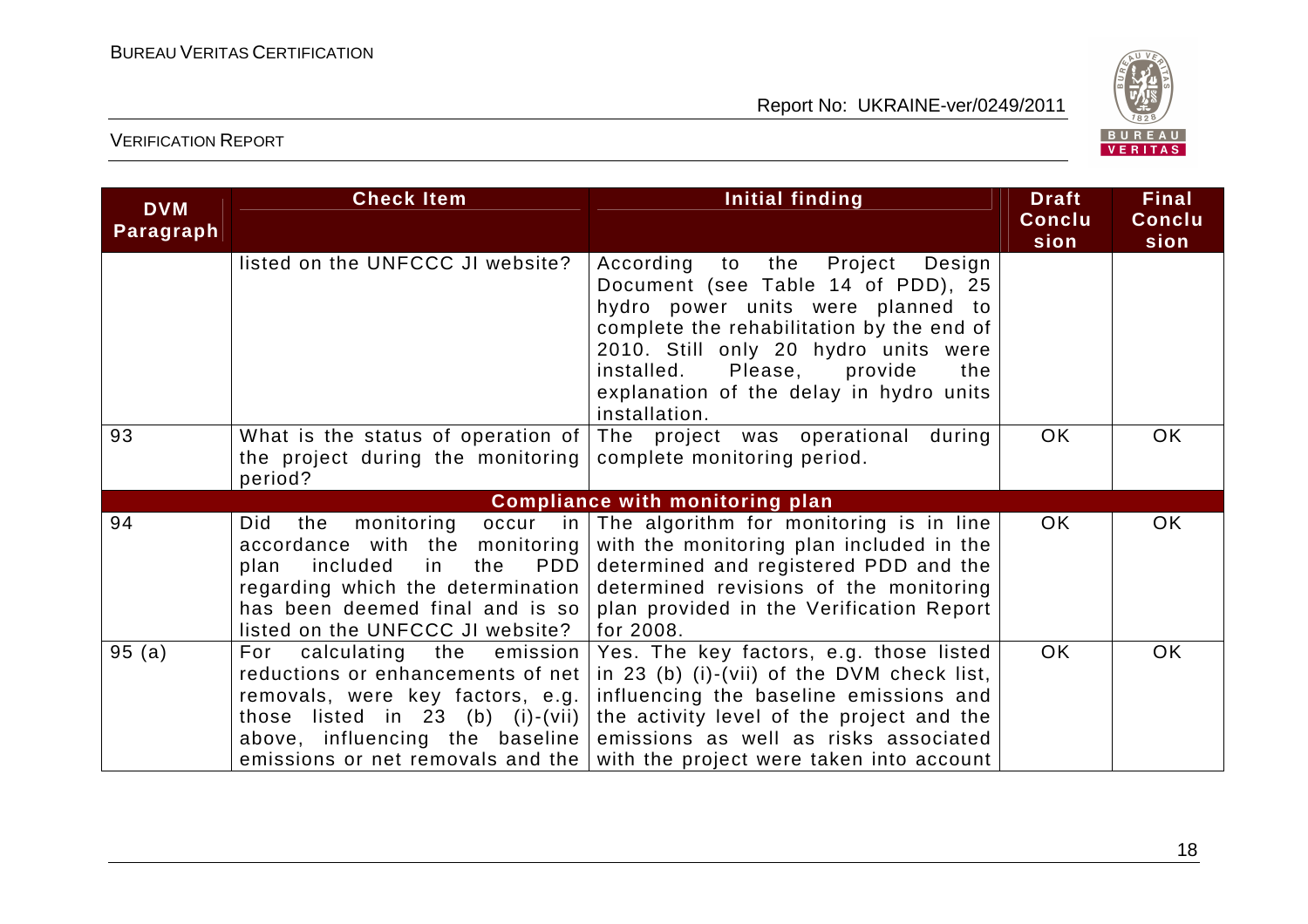![](_page_19_Picture_2.jpeg)

| <b>DVM</b><br>Paragraph | <b>Check Item</b>                                                                                                                                                                                                                                                                   | Initial finding                                                                                                                                                                                                                                                                                                                                                       | <b>Draft</b><br><b>Conclu</b><br>sion | <b>Final</b><br>Conclu<br>sion |
|-------------------------|-------------------------------------------------------------------------------------------------------------------------------------------------------------------------------------------------------------------------------------------------------------------------------------|-----------------------------------------------------------------------------------------------------------------------------------------------------------------------------------------------------------------------------------------------------------------------------------------------------------------------------------------------------------------------|---------------------------------------|--------------------------------|
|                         | emissions or removals as well as<br>risks associated with the project<br>into<br>account,<br>taken<br>as<br>appropriate?                                                                                                                                                            | activity level of the project and the   for calculating the emission reductions.                                                                                                                                                                                                                                                                                      |                                       |                                |
| 95(b)                   | for<br>Are data<br>sources used<br>calculating emission reductions or<br>enhancements of net removals<br>clearly identified, reliable and<br>transparent?                                                                                                                           | CAR01<br>Please,<br>in the Monitoring Report<br>provide the explanation for<br>the<br>abbreviation "SCSU" (page 14 of the<br>MR).                                                                                                                                                                                                                                     | CAR01                                 | OK                             |
| 95(c)                   | Are emission factors, including<br>default emission factors, if used<br>calculating the<br>emission<br>for<br>reductions or enhancements of net<br>removals, selected by carefully<br>balancing<br>accuracy<br>and<br>reasonableness, and appropriately<br>justified of the choice? | All the emission factors, including<br>default emission factors are used in line<br>with the registered PDD and the<br>determined revisions of the monitoring<br>plan provided in the Verification Report<br>for 2008. In order to calculate the<br>emissions form each fuel type, the most<br>recent submission of the Ukrainian<br>National GHG Inventory was used. | OK.                                   | <b>OK</b>                      |
| 95(d)                   | Is the calculation of emission<br>reductions or enhancements of net<br>removals based on conservative<br>the<br>assumptions<br>and<br>most<br>plausible<br>scenarios<br>in<br>a<br>transparent manner?                                                                              | calculation of<br>Yes, the<br>emission<br>reductions is based on conservative<br>assumptions and the most plausible<br>scenarios in a transparent manner.<br><b>CL02</b><br>The Monitoring Report indicates (page                                                                                                                                                     | <b>CL02</b>                           | OK                             |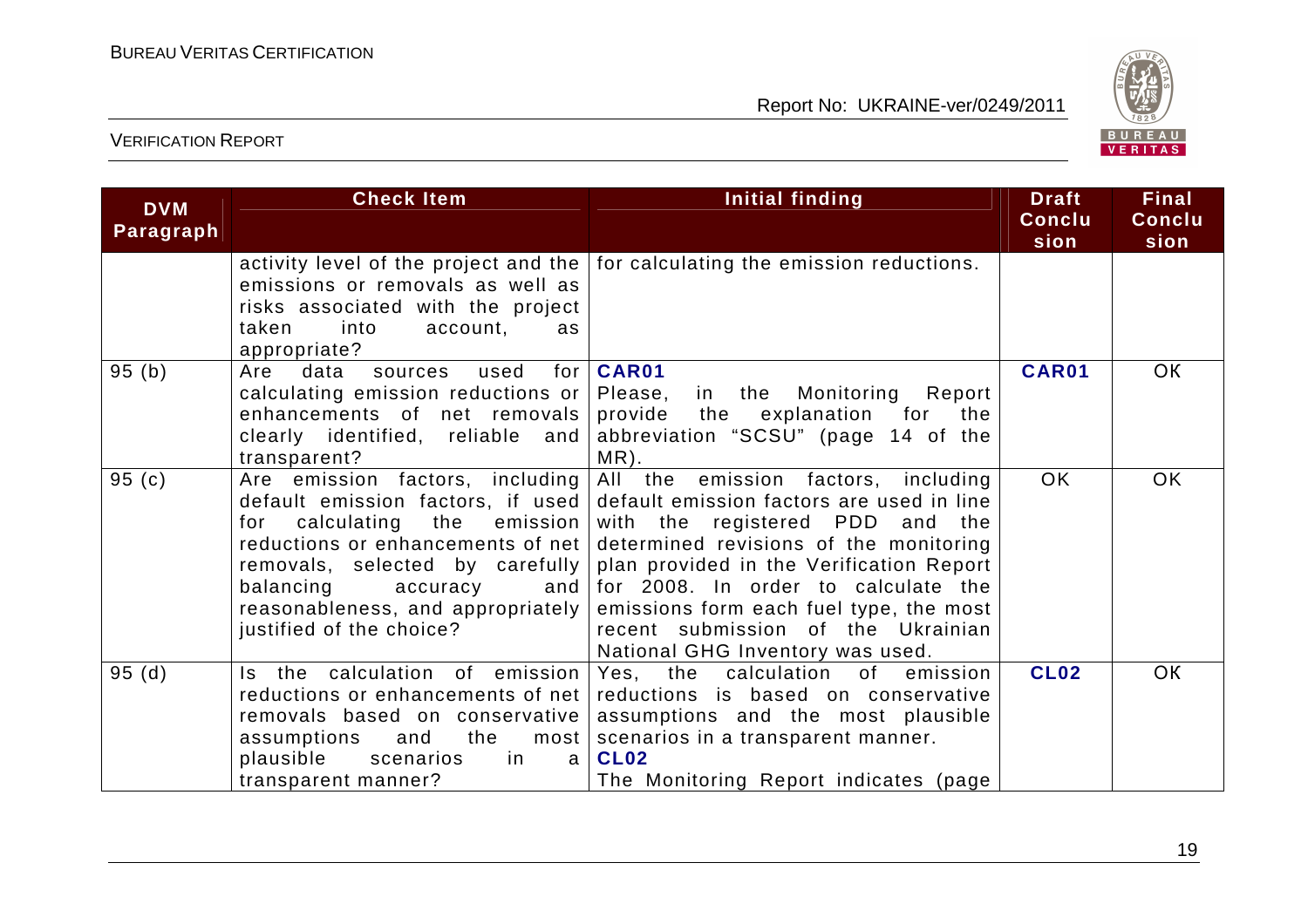![](_page_20_Picture_2.jpeg)

| <b>DVM</b><br>Paragraph | <b>Check Item</b>                                                                                                                                                                                                                                                                                                                   | <b>Initial finding</b>                                                                                                                                                                                                                                                                                                                                                                                                                             | <b>Draft</b><br>Conclu<br>sion | <b>Final</b><br><b>Conclu</b><br>sion |
|-------------------------|-------------------------------------------------------------------------------------------------------------------------------------------------------------------------------------------------------------------------------------------------------------------------------------------------------------------------------------|----------------------------------------------------------------------------------------------------------------------------------------------------------------------------------------------------------------------------------------------------------------------------------------------------------------------------------------------------------------------------------------------------------------------------------------------------|--------------------------------|---------------------------------------|
|                         |                                                                                                                                                                                                                                                                                                                                     | 8) that "only the emission reductions<br>from the hydro units that completed<br>rehabilitation are accounted for during<br>the monitoring period from January 1,<br>2010 to December 31, 2010". However,<br>electricity generation is not<br>the<br>monitored separately for each hydro<br>unit. Considering this, please, clarify<br>emission reductions<br>can<br>how<br>be<br>accounted only for hydro units that are<br>already rehabilitated. |                                |                                       |
|                         |                                                                                                                                                                                                                                                                                                                                     | Applicable to JI SSC projects only                                                                                                                                                                                                                                                                                                                                                                                                                 |                                |                                       |
| 96                      | Is the relevant threshold to be<br>classified as JI SSC project not<br>exceeded during the monitoring<br>period on an annual average<br>basis?<br>If the threshold is exceeded, is the<br>maximum emission reduction level<br>estimated in the PDD for the JI<br>SSC project or the bundle for the<br>monitoring period determined? | N/A                                                                                                                                                                                                                                                                                                                                                                                                                                                | <b>OK</b>                      | <b>OK</b>                             |
|                         |                                                                                                                                                                                                                                                                                                                                     | Applicable to bundled JI SSC projects only                                                                                                                                                                                                                                                                                                                                                                                                         |                                |                                       |
| 97(a)                   | Has the composition of the bundle                                                                                                                                                                                                                                                                                                   | N/A                                                                                                                                                                                                                                                                                                                                                                                                                                                | OK                             | <b>OK</b>                             |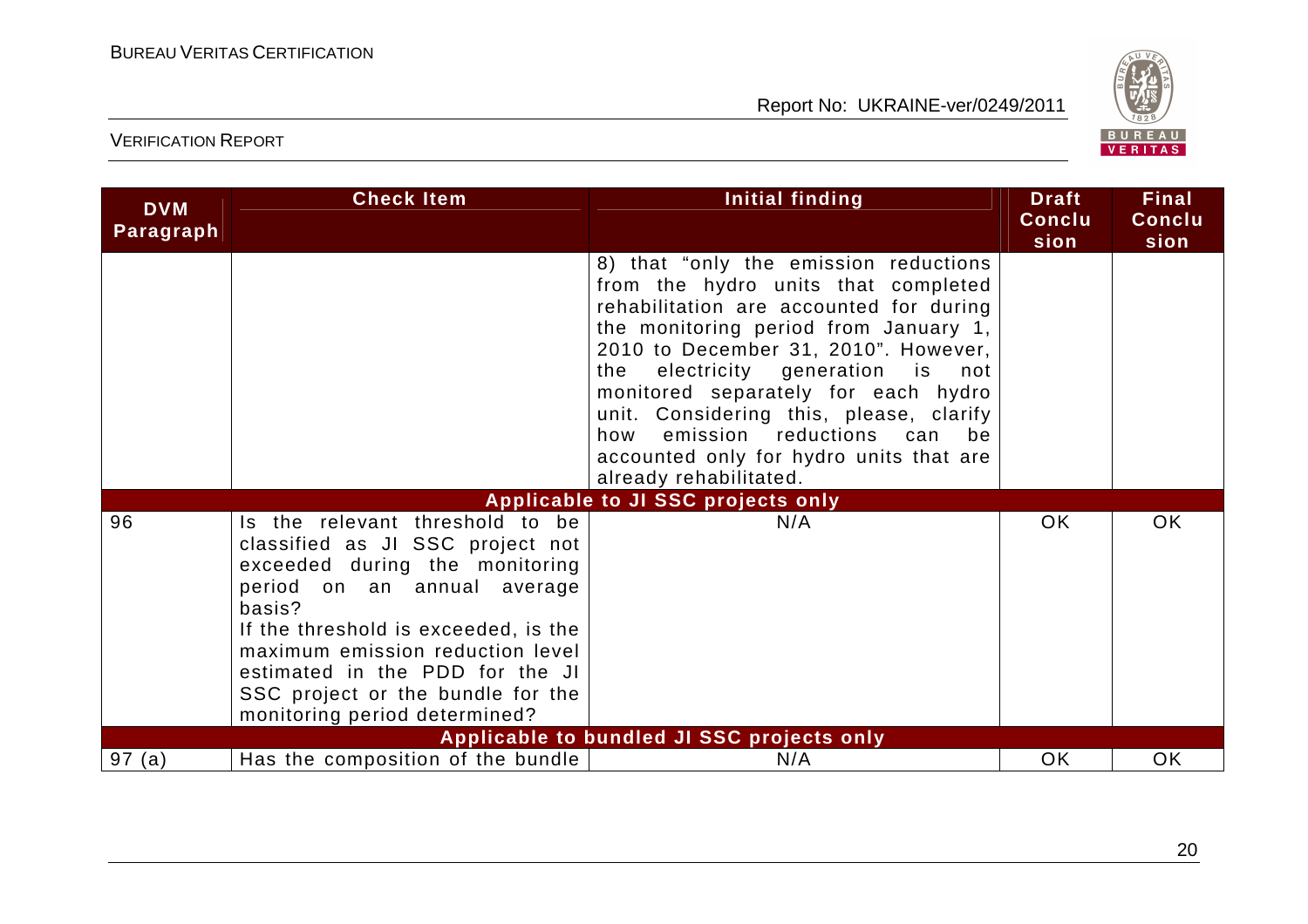![](_page_21_Picture_2.jpeg)

| <b>DVM</b><br>Paragraph | <b>Check Item</b>                                                                                                                                                                                                                                                                                                                                | Initial finding                                                                                                                                                                                         | <b>Draft</b><br>Conclu<br>sion | <b>Final</b><br><b>Conclu</b><br>sion |
|-------------------------|--------------------------------------------------------------------------------------------------------------------------------------------------------------------------------------------------------------------------------------------------------------------------------------------------------------------------------------------------|---------------------------------------------------------------------------------------------------------------------------------------------------------------------------------------------------------|--------------------------------|---------------------------------------|
|                         | not changed from that is stated in<br>F-JI-SSCBUNDLE?                                                                                                                                                                                                                                                                                            |                                                                                                                                                                                                         |                                |                                       |
| 97(b)                   | determination<br>lf.<br>the<br>was<br>conducted on the basis of an                                                                                                                                                                                                                                                                               |                                                                                                                                                                                                         | OK.                            | OK                                    |
|                         | overall monitoring plan, have the<br>project participants submitted a<br>common monitoring report?                                                                                                                                                                                                                                               | N/A                                                                                                                                                                                                     |                                |                                       |
| 98                      | If the monitoring is based on a<br>monitoring plan that provides for<br>overlapping monitoring periods,<br>are the monitoring periods per<br>component of the project clearly<br>specified in the monitoring report?<br>Do the monitoring periods not<br>overlap with those for which<br>verifications were already deemed<br>final in the past? | N/A                                                                                                                                                                                                     | <b>OK</b>                      | <b>OK</b>                             |
|                         |                                                                                                                                                                                                                                                                                                                                                  | <b>Revision of monitoring plan</b>                                                                                                                                                                      |                                |                                       |
|                         |                                                                                                                                                                                                                                                                                                                                                  | Applicable only if monitoring plan is revised by project participant                                                                                                                                    |                                |                                       |
| 99(a)                   | participants   The<br>Did<br>the<br>project<br>provide an appropriate justification<br>for the proposed revision?                                                                                                                                                                                                                                | monitoring was<br>occurred<br>in<br>accordance<br>with<br>the<br>registered<br>monitoring plan and the determined<br>revisions of the monitoring plan listed in<br>the Verification Report for 2008. No | OK.                            | <b>OK</b>                             |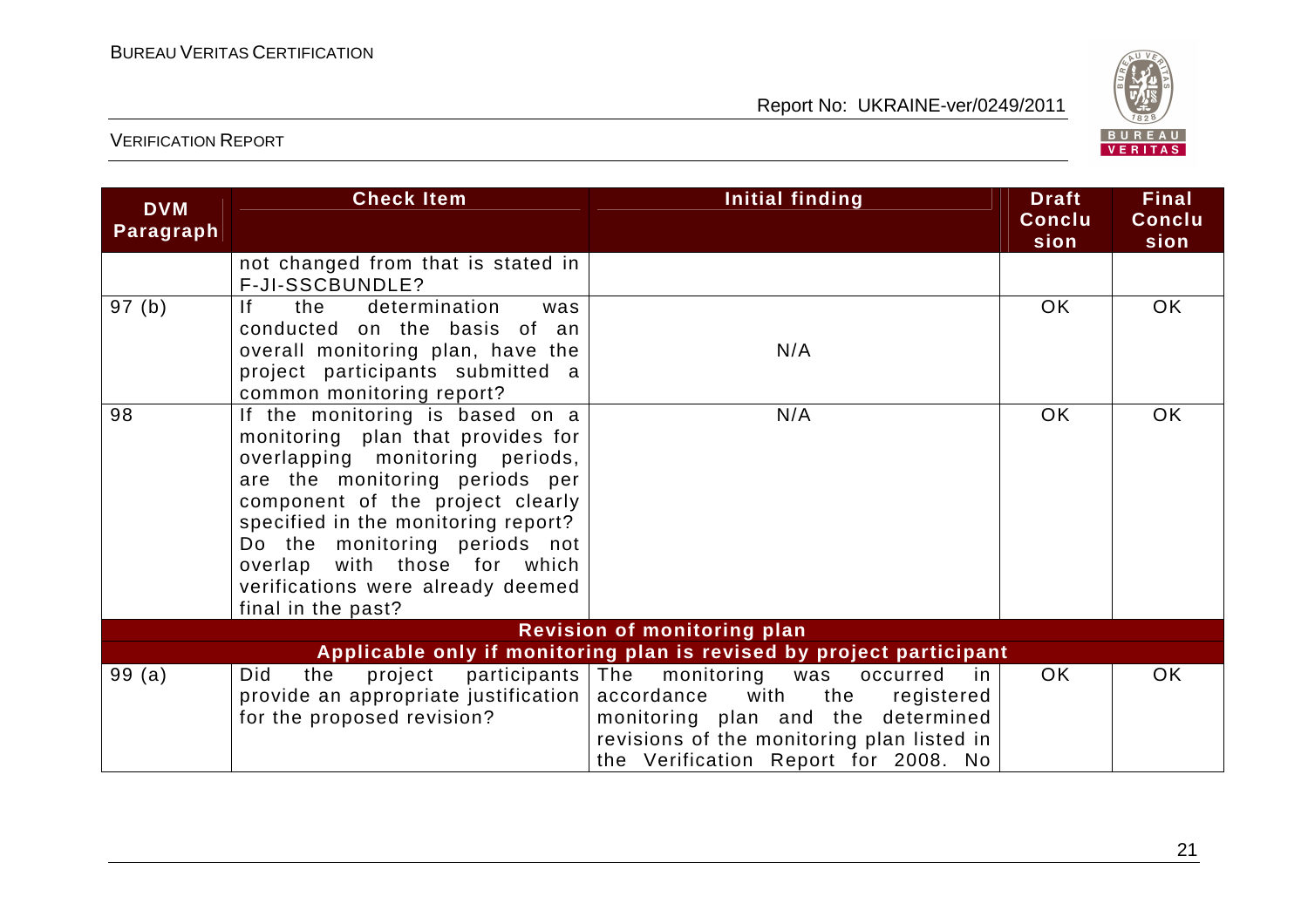![](_page_22_Picture_2.jpeg)

| <b>DVM</b><br>Paragraph | <b>Check Item</b>                                                                                                                                                                                                                                                                                           | <b>Initial finding</b>                                                                                                                                                                                                                                                                                                                             | <b>Draft</b><br>Conclu<br>sion | <b>Final</b><br>Conclu<br>sion |
|-------------------------|-------------------------------------------------------------------------------------------------------------------------------------------------------------------------------------------------------------------------------------------------------------------------------------------------------------|----------------------------------------------------------------------------------------------------------------------------------------------------------------------------------------------------------------------------------------------------------------------------------------------------------------------------------------------------|--------------------------------|--------------------------------|
|                         |                                                                                                                                                                                                                                                                                                             | deviations<br>detected<br>by<br>the<br>were<br>verification team during the site-visit.                                                                                                                                                                                                                                                            |                                |                                |
| 99(b)                   | revision<br>the<br>proposed<br>Does<br>and/or<br>improve the accuracy<br>applicability<br>0f<br>information<br>collected compared to the original<br>monitoring plan without changing<br>conformity with the relevant rules<br>regulations<br>and<br>for<br>the<br>establishment of<br>monitoring<br>plans? | N/A                                                                                                                                                                                                                                                                                                                                                | N/A                            | N/A                            |
|                         |                                                                                                                                                                                                                                                                                                             | Data management                                                                                                                                                                                                                                                                                                                                    |                                |                                |
| 101 (a)                 | Is the implementation of data<br>procedures<br>collection<br>in.<br>accordance with the monitoring<br>plan, including the quality control<br>quality<br>and<br>assurance<br>procedures?                                                                                                                     | The detailed description of the data<br>collection procedures is included in the<br>MR. The data collection is performed in<br>accordance with the monitoring plan in<br>the determined PDD.<br>CAR02<br>Please, note that the item 2.5.1 in not<br>listed in the Contents of the Monitoring<br>Report. Please, make corresponding<br>corrections. | CAR02                          | OК                             |
| 101(b)                  | Is the function of the monitoring<br>including<br>its l<br>equipment,                                                                                                                                                                                                                                       | The procedure of the electricity meters<br>calibration was found satisfactory. Each                                                                                                                                                                                                                                                                | <b>OK</b>                      | <b>OK</b>                      |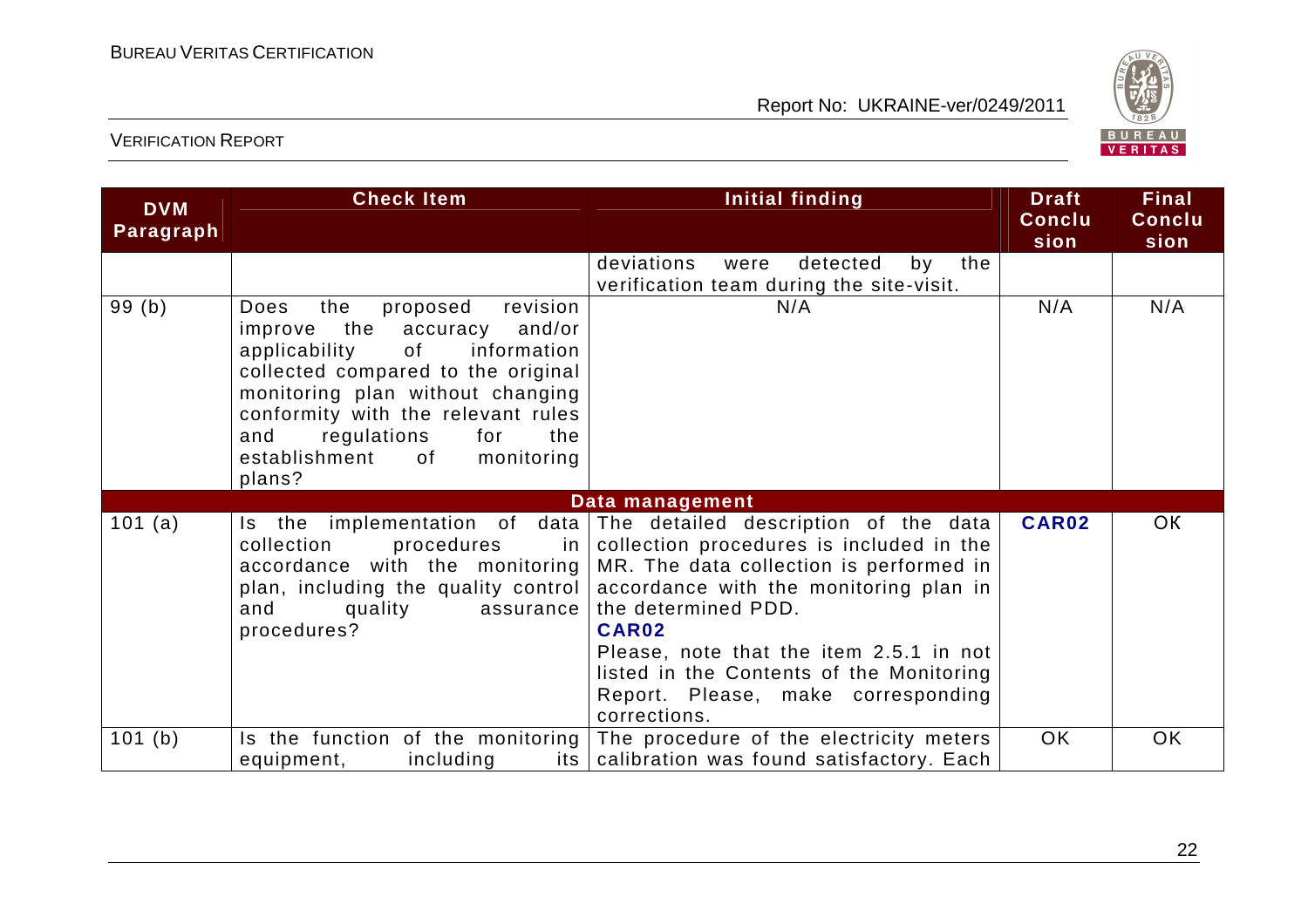![](_page_23_Picture_2.jpeg)

| <b>DVM</b><br>Paragraph | <b>Check Item</b>                                                                                                                 | Initial finding                                                                                                                                                                                                                                                               | <b>Draft</b><br><b>Conclu</b><br>sion | <b>Final</b><br><b>Conclu</b><br>sion |
|-------------------------|-----------------------------------------------------------------------------------------------------------------------------------|-------------------------------------------------------------------------------------------------------------------------------------------------------------------------------------------------------------------------------------------------------------------------------|---------------------------------------|---------------------------------------|
|                         | calibration status, is in order?                                                                                                  | meter was calibrated in accordance with<br>the Ukrainian national standards. The<br>documented evidences were checked<br>onsite.<br>All confirmatory documentation on level<br>meters calibration was checked onsite.<br>The documental evidences were found<br>satisfactory. |                                       |                                       |
| 101(c)                  | Are the evidence and records used<br>for the monitoring maintained in a<br>traceable manner?                                      | All the relevant data is maintained in<br>clear and transparent manner.                                                                                                                                                                                                       | <b>OK</b>                             | <b>OK</b>                             |
| $101$ (d)               | collection<br>the<br>data<br>and $ $<br>ls.<br>the<br>management system for<br>project in accordance with the<br>monitoring plan? | The data collection and management<br>system is completely in accordance with<br>the original monitoring plan and the<br>determined changes.                                                                                                                                  | <b>OK</b>                             | <b>OK</b>                             |
|                         |                                                                                                                                   | Verification regarding programs of activities (additional elements for assessment)                                                                                                                                                                                            |                                       |                                       |
| 102                     | Is any JPA that has not been<br>added to the JI PoA not verified?                                                                 | N/A                                                                                                                                                                                                                                                                           | N/A                                   | N/A                                   |
| 103                     | Is the verification based on the<br>monitoring reports of all JPAs to<br>be verified?                                             | N/A                                                                                                                                                                                                                                                                           | N/A                                   | N/A                                   |
| 103                     | Does the verification ensure the<br>accuracy and conservativeness of<br>emission<br>the<br>reductions<br>or                       | N/A                                                                                                                                                                                                                                                                           | N/A                                   | N/A                                   |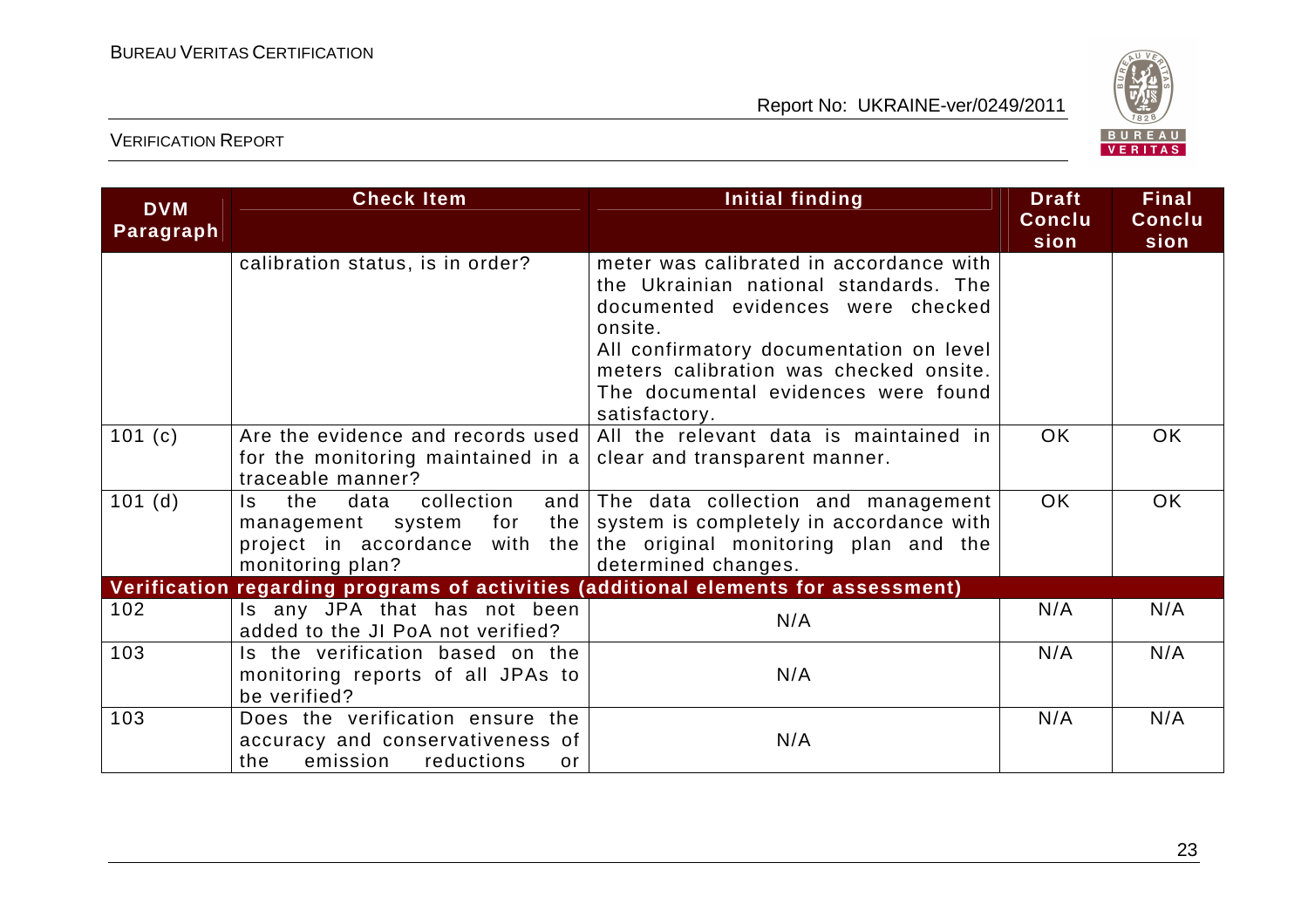![](_page_24_Picture_2.jpeg)

| <b>DVM</b><br>Paragraph | <b>Check Item</b>                                                                                                                                                                                                                                                                                                                                                                                                                                     | Initial finding | <b>Draft</b><br>Conclu<br>sion | <b>Final</b><br>Conclu<br>sion |
|-------------------------|-------------------------------------------------------------------------------------------------------------------------------------------------------------------------------------------------------------------------------------------------------------------------------------------------------------------------------------------------------------------------------------------------------------------------------------------------------|-----------------|--------------------------------|--------------------------------|
|                         | of<br>removals<br>enhancements<br>generated by each JPA?                                                                                                                                                                                                                                                                                                                                                                                              |                 |                                |                                |
| 104                     | Does the monitoring period not<br>overlap with previous monitoring<br>periods?                                                                                                                                                                                                                                                                                                                                                                        | N/A             | N/A                            | N/A                            |
| 105                     | If the AIE learns of an erroneously<br>included JPA, has the<br><b>AIE</b><br>informed the JISC of its findings in<br>writing?                                                                                                                                                                                                                                                                                                                        | N/A             | N/A                            | N/A                            |
|                         | Applicable to sample-based approach only                                                                                                                                                                                                                                                                                                                                                                                                              |                 |                                |                                |
| 106                     | Does the sampling plan prepared<br>by the AIE:<br>(a) Describe its sample selection,<br>taking into<br>account that:<br>(i) For each verification that uses<br>a sample-based approach, the<br>sample<br>selection shall<br>be<br>sufficiently representative of the<br>JPAs in the JI<br>PoA such<br><b>JPAs</b><br>extrapolation to<br>all<br>identified for that verification is<br>reasonable, taking into account<br>differences<br>the<br>among | N/A             | N/A                            | N/A                            |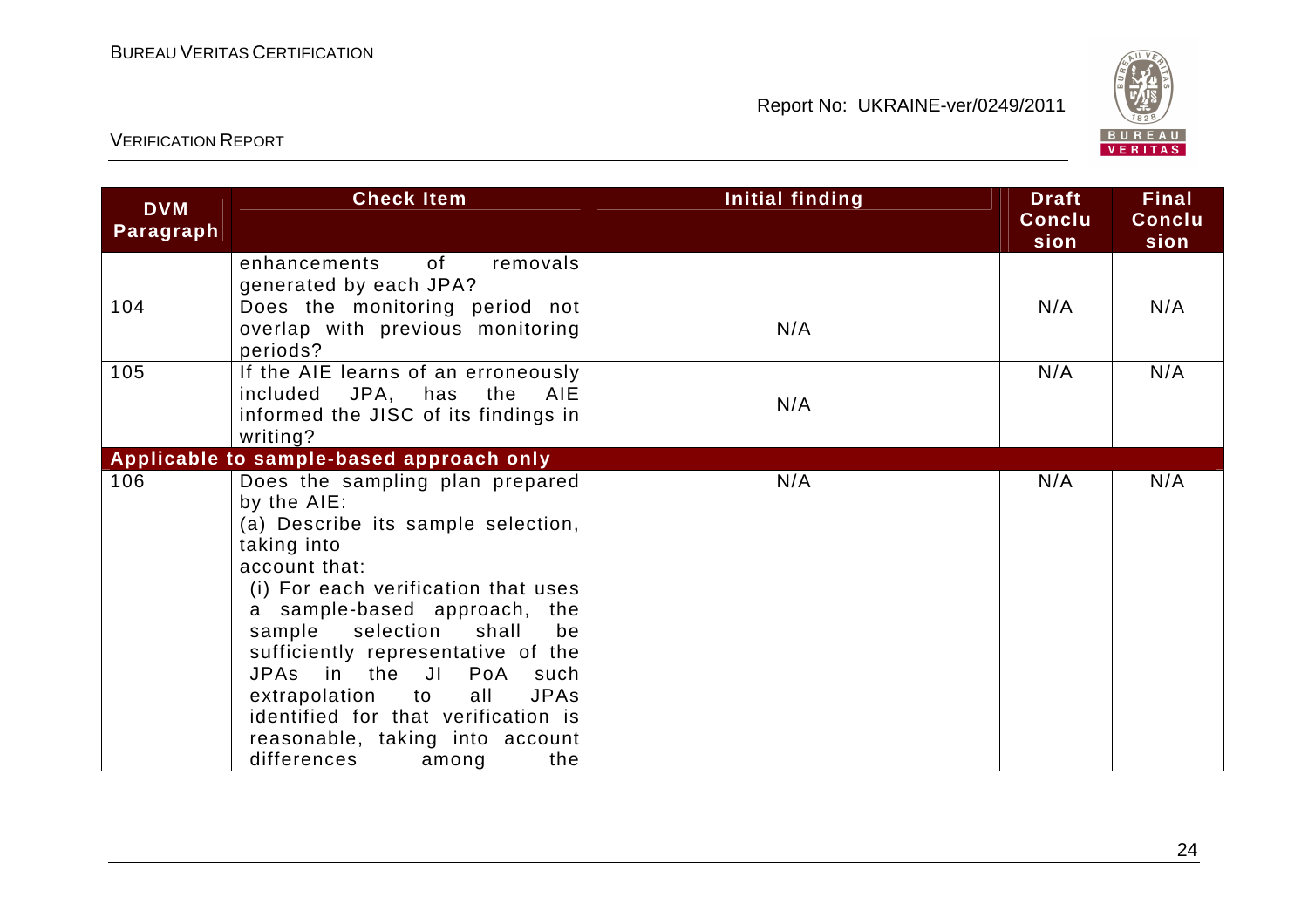![](_page_25_Picture_2.jpeg)

| <b>DVM</b><br>Paragraph | <b>Check Item</b>                           | <b>Initial finding</b> | <b>Draft</b><br>Conclu<br>sion | <b>Final</b><br>Conclu<br>sion |
|-------------------------|---------------------------------------------|------------------------|--------------------------------|--------------------------------|
|                         | characteristics of JPAs, such as:           |                        |                                |                                |
|                         | - The types of JPAs;                        |                        |                                |                                |
|                         | The complexity of the                       |                        |                                |                                |
|                         | applicable technologies and/or              |                        |                                |                                |
|                         | measures used;                              |                        |                                |                                |
|                         | - The geographical location of<br>each JPA; |                        |                                |                                |
|                         | - The amounts of expected                   |                        |                                |                                |
|                         | emission reductions of the JPAs             |                        |                                |                                |
|                         | being verified;                             |                        |                                |                                |
|                         | - The number of JPAs for which              |                        |                                |                                |
|                         | emission reductions are being               |                        |                                |                                |
|                         | verified;                                   |                        |                                |                                |
|                         | The length of monitoring                    |                        |                                |                                |
|                         | periods of the JPAs being                   |                        |                                |                                |
|                         | verified; and                               |                        |                                |                                |
|                         | - The samples selected for prior            |                        |                                |                                |
|                         | verifications, if any?                      |                        |                                |                                |
| 107                     | Is the sampling plan ready for              |                        | N/A                            | N/A                            |
|                         | publication through the secretariat         | N/A                    |                                |                                |
|                         | along with the verification report          |                        |                                |                                |
|                         | and supporting documentation?               |                        |                                |                                |
| 108                     | Has the AIE made site inspections           |                        | N/A                            | N/A                            |
|                         | of at least the square root of the          | N/A                    |                                |                                |
|                         | number of total JPAs, rounded to            |                        |                                |                                |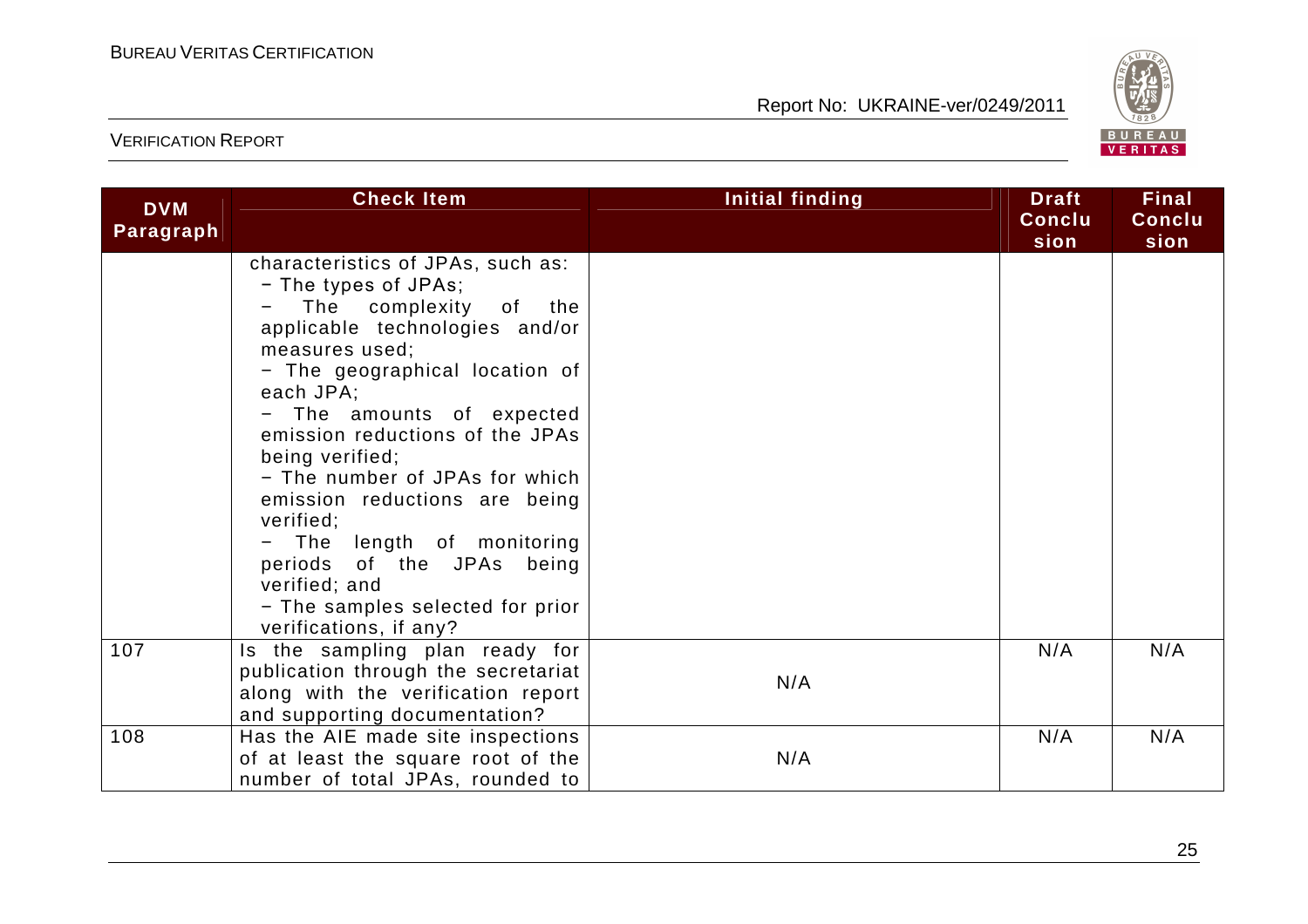![](_page_26_Picture_2.jpeg)

| <b>DVM</b><br>Paragraph | <b>Check Item</b>                                                                                                                                                                                                                                                      | Initial finding | <b>Draft</b><br>Conclu<br>sion | <b>Final</b><br>Conclu<br>sion |
|-------------------------|------------------------------------------------------------------------------------------------------------------------------------------------------------------------------------------------------------------------------------------------------------------------|-----------------|--------------------------------|--------------------------------|
|                         | the upper whole number? If the<br>AIE makes no site inspections or<br>fewer site inspections than the<br>square root of the number of total<br>JPAs, rounded to the upper whole<br>number, then does the AIE provide<br>a reasonable explanation and<br>justification? |                 |                                |                                |
| 109                     | Is the sampling plan available for<br>submission to the secretariat for<br>the JISC.s ex ante assessment?<br>(Optional)                                                                                                                                                | N/A             | N/A                            | N/A                            |
| 110                     | If the AIE learns of a fraudulently<br>included JPA, a fraudulently<br>monitored JPA or an inflated<br>number of emission reductions<br>claimed in a JI PoA, has the AIE<br>informed the JISC of the fraud in<br>writing?                                              | N/A             | N/A                            | N/A                            |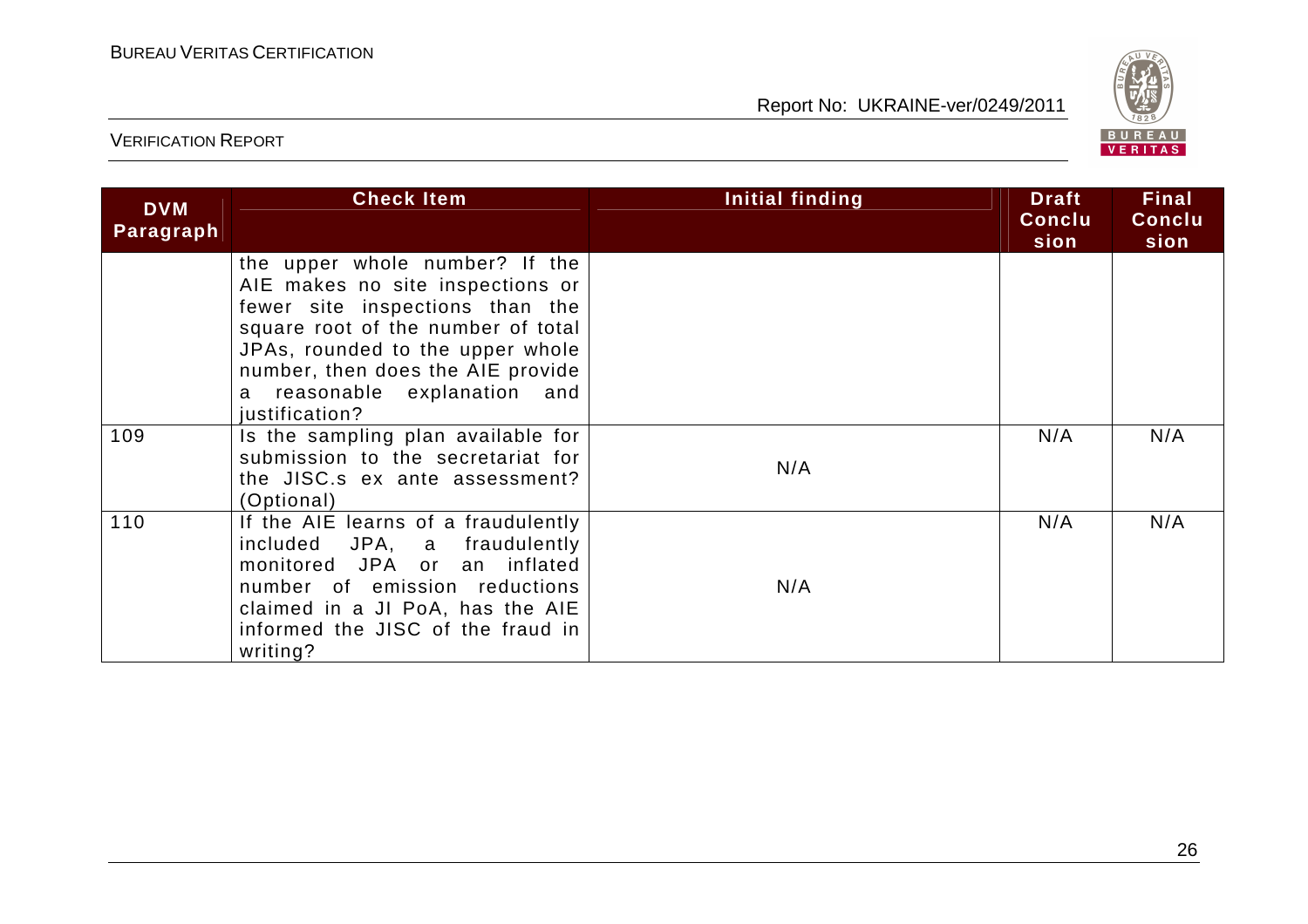![](_page_27_Picture_2.jpeg)

#### VERIFICATION REPORT

#### **Table 2 Resolution of Corrective Action and Clarification Requests**

| Draft report clarifications<br>action<br>corrective<br>requests<br>by<br>validation team | and Ref. to<br>checklist<br>question<br>in table 1 | Summary of project<br>response                                                            | participant   Verification team<br>conclusion |
|------------------------------------------------------------------------------------------|----------------------------------------------------|-------------------------------------------------------------------------------------------|-----------------------------------------------|
| <b>CAR01</b>                                                                             | 95(b)                                              | SCSU stands for "State Committee   CAR                                                    | closed<br>is.                                 |
| in the Monitoring Report<br>Please,<br>provide the explanation for the                   |                                                    | of Ukraine". The l<br>Statistic<br>Ωf<br>corresponding corrections are made   corrections | based<br>the<br>on.<br>made                   |
| abbreviation "SCSU" (page 14 of the                                                      |                                                    | in the updated Monitoring Report                                                          | in the MR.                                    |
| $MR)$ .                                                                                  |                                                    |                                                                                           |                                               |
| CAR02                                                                                    | 101 (a)                                            | The corresponding corrections are CAR                                                     | is i<br>closed                                |
| Please, note that the item 2.5.1 in not                                                  |                                                    | made in the updated Monitoring                                                            | based<br>the<br>on.                           |
| in the Contents<br>the<br>listed<br>of.                                                  |                                                    | Report.                                                                                   | corrections<br>made                           |
| Monitoring Report. Please,<br>make                                                       |                                                    |                                                                                           | in the MR.                                    |
| corresponding corrections.                                                               |                                                    |                                                                                           |                                               |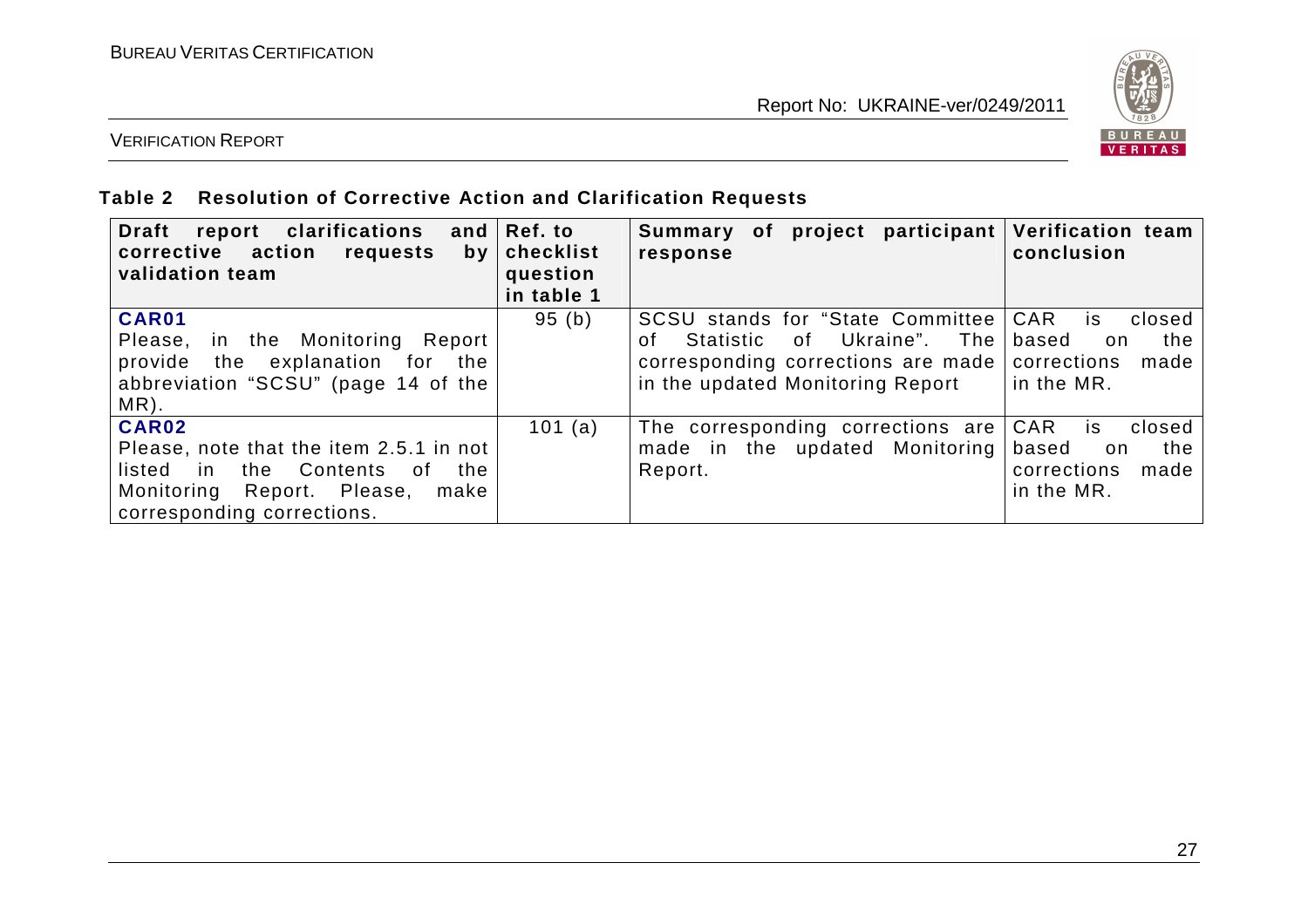![](_page_28_Picture_2.jpeg)

| <b>CL01</b>                            | 92 | The delay in the reconstruction of The             | is.<br>issue |
|----------------------------------------|----|----------------------------------------------------|--------------|
| According to the Project Design        |    | HPU from 2006 to 2010 occurred closed based on     |              |
| Document (see Table 14 of PDD), 25     |    | due to the following reasons:   the clarifications |              |
| hydro power units were planned to      |    | - Shortage of funding on UHE side provided.        |              |
| complete the rehabilitation by the end |    | 2009 and<br>2010;<br>in.                           |              |
| of 2010. Still only 20 hydro units     |    | - Delays in the supply of equipment                |              |
| were installed. Please, provide the    |    | by manufacturers;                                  |              |
| explanation of the delay in hydro      |    | - The implementation of some                       |              |
| units installation.                    |    | security measures on the sites as a                |              |
|                                        |    | result of more than expected delays                |              |
|                                        |    | in the implementation of the                       |              |
|                                        |    | reconstruction activities;<br>The                  |              |
|                                        |    | security measures were triggered                   |              |
|                                        |    |                                                    |              |
|                                        |    | the forecasts of the Centre of                     |              |
|                                        |    | Hydrometeorology of Ukraine of                     |              |
|                                        |    | much higher than average water                     |              |
|                                        |    | levels during the snow melting                     |              |
|                                        |    | 2010;<br>season in                                 |              |
|                                        |    | The need for<br>additional                         |              |
|                                        |    | reconstruction works identified at                 |              |
|                                        |    | several HPUs, mainly due to the                    |              |
|                                        |    | extensive operational time of the                  |              |
|                                        |    | equipment;                                         |              |